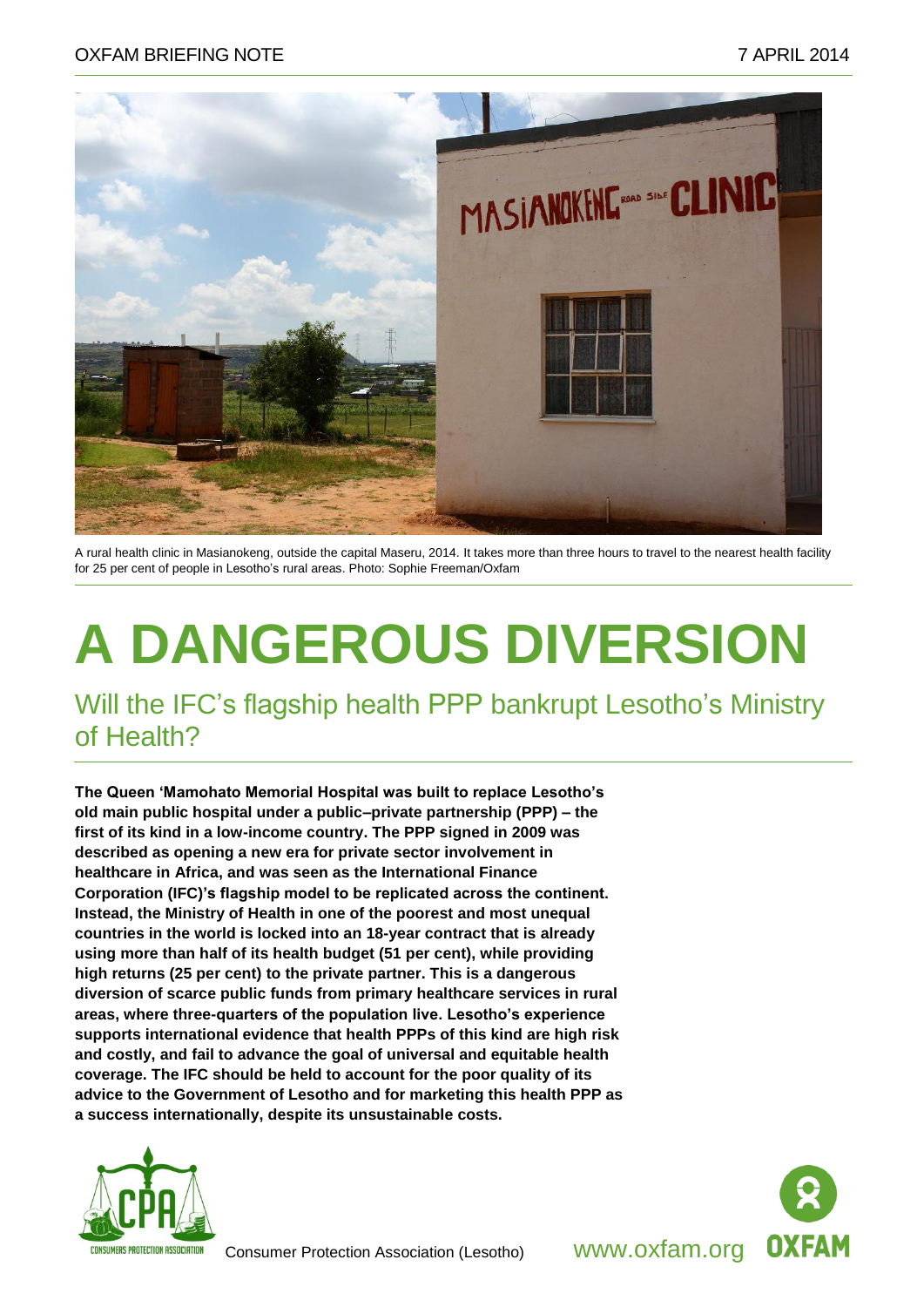# 1 INTRODUCTION

The Queen 'Mamohato Memorial Hospital, which opened in October 2011, was built to replace Lesotho's old main public hospital, the Queen Elizabeth II (QE II) Hospital, in the capital, Maseru. It is the first of its kind in Africa – and in any low-income country – because all the facilities were designed, built, financed, and operated under a public–private partnership (PPP) that includes delivery of all clinical services. The PPP was developed under the advice of the International Finance Corporation (IFC), the private sector investment arm of the World Bank Group. The promise was that the PPP would provide vastly improved, high-quality healthcare services for the same annual cost as the old public hospital.

Today, the PPP hospital and its three filter clinics:

- cost \$67m per year at least three times what the old public hospital would have cost today – and consume more than half (51 per cent) of the total government health budget;
- have necessitated a projected 64 per cent increase in government health spending over the next three years, 83 per cent of which can be accounted for by the budget line that covers the PPP;
- are diverting urgently needed resources from primary and secondary healthcare in rural areas where mortality rates are rising and where three-quarters of the population live. Despite the severe shortage of qualified health workers, the human resources budget will see a realterms cut over the next three years, rising by an average of just 4.7 per cent per year (significantly lower than inflation);
- are expecting to generate a 25 per cent rate of return on equity for the PPP shareholders and a total projected cash income 7.6 times higher than their original investment;
- are costing the government so much that it believes it will be more cost effective to build a brand new district hospital in the capital to cater for excess patients rather than pay the private partner to treat them – a plan that was announced in the budget speech in February 2014.

Lesotho, a small, mountainous land-locked country surrounded by South Africa, faces enormous development challenges. One of the most unequal countries in the world, the Gini coefficient is  $0.53<sup>1</sup>$  and the richest 10 per cent of households account for more than half of total consumption.<sup>2</sup> More than 57 per cent of its population (the Basotho) live below the poverty line.<sup>3</sup> Poverty is 50 per cent higher in rural areas than in urban areas. 4

Lesotho has the world's third highest burden of HIV and AIDS, with prevalence 26 per cent for women and 19 per cent for men.<sup>5</sup> Life expectancy has fallen from 60 years in 1990 to just 50 years in 2011,<sup>6</sup> and infant and maternal mortality rates are rising.<sup>7</sup> Under-five mortality is 40 per cent higher for the poorest quintile than for the richest, and the variations in mortality rates between those living in the capital region and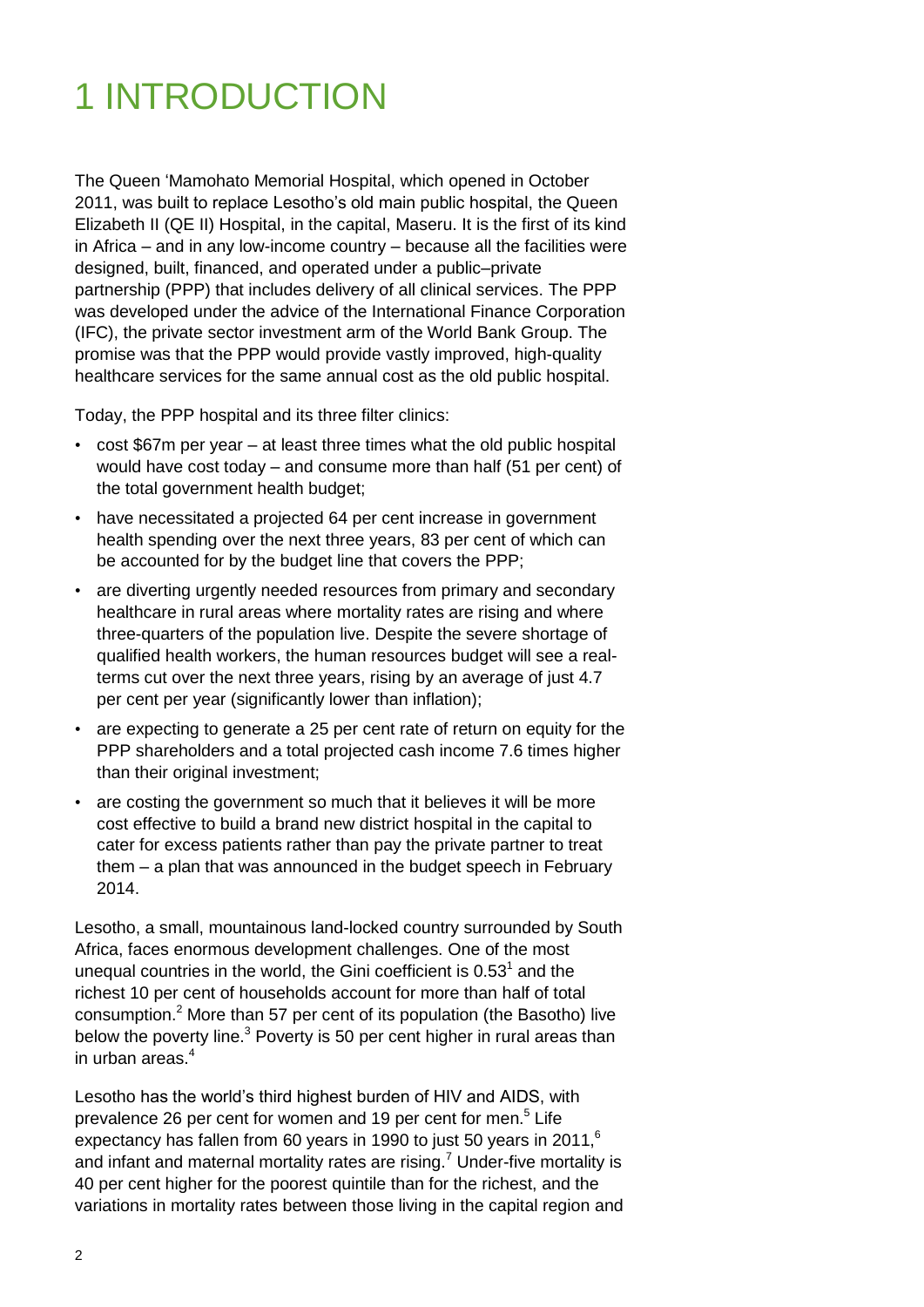those in rural areas are as wide.<sup>8</sup> Poor households are less likely to seek healthcare, citing cost and distance as the major barriers; 25 per cent of the poorest quintile and 25 per cent of people who live in rural areas have more than three hours to travel to their nearest health facility.<sup>9</sup>

The need to address poverty and extreme income and health inequality in Lesotho could not be more urgent. Oxfam's recent research has highlighted the powerful role that free, universal and equitable public health services can play in reducing inequality in rich and poor countries alike.<sup>11</sup> The International Monetary Fund (IMF) agrees that spending on health and education is critical to achieving economic growth and tackling inequality.<sup>12</sup> The World Bank Group itself is guided by two clear goals to end extreme poverty and promote shared prosperity – and its President, Jim Yong Kim, has repeatedly emphasised the central role played by universal health coverage (UHC) and equity in health in achieving these goals.<sup>13</sup>

To advance UHC and redress health inequity, the World Bank has recommended that Lesotho prioritise health and nutrition in the heavily under-resourced rural areas.<sup>14</sup> The government's ten year health sector reform plan in 2000 – partly funded by the World Bank's International Development Association (IDA) – emphasised the need to improve essential health interventions in under-served areas.<sup>15</sup> While few questioned the need to radically refurbish or replace the capital's dilapidated public hospital, a World Bank document did raise questions about the cost effectiveness and equity of the proposal, citing evidence that it is generally the wealthier in society, and men rather than women, who make heaviest use of expensive hospital services.<sup>16</sup>

Given this context, and the fact that it appears that alternative public financing options were available and should have been further explored with the Government of Lesotho, it is very worrying that the IFC was able to pursue such a costly and risky strategy for replacing the old national hospital.

*'People here really need us, but in some cases it is heartbreaking when we refer them to the hospital in town and they tell us they are unable to go because they cannot afford the transport fare. I always ask myself: am I serving the people who motivated me to work here or am I here to just helplessly watch them suffer and die?'*

Nursing Assistant, Ha-Mokoto Clinic, 50km from Thaba-Tseka<br>town<sup>10</sup>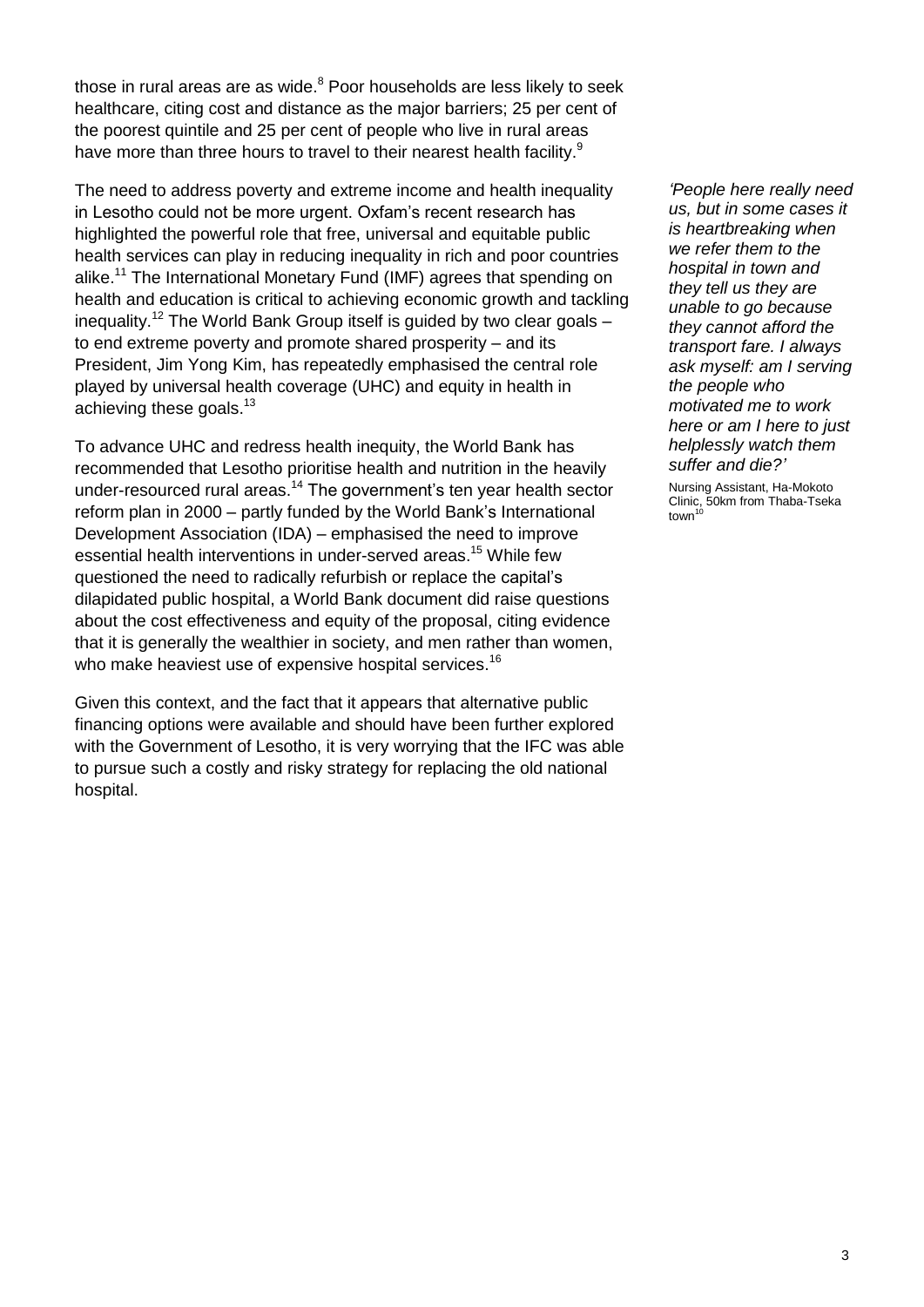# 2 THE LESOTHO HEALTH PPP

Health sector public–private partnerships (PPPs) come in a variety of forms, from the outsourcing of specific support services such as catering, to more complex arrangements that include financing, building, designing and facilities management of hospitals. The Lesotho health PPP, described by one expert as the most ambitious PPP undertaken internationally,<sup>17</sup> is one of only a handful of similar projects worldwide.<sup>18</sup> The private sector partner was to not only partly finance, design, build, maintain and operate the new 425-bed hospital (35 beds to be run separately as a private patient unit) and its three filter clinics, but also to employ all its own health workers and provide all clinical services on behalf of the government for the 18-year contract period. On contract completion, the hospital and clinic would pass into government ownership.

#### **Box 1: Healthcare public–private partnerships**

Some form of PPP exists in almost every national health system. The most common example is the sourcing of medical products from the private sector. This paper examines a particular type of health PPP – the construction of a health facility and ongoing provision of services by a forprofit private partner within a public system of provision. PPPs of this kind can take a variety of different forms:<sup>20</sup>

- **Franchising:** Public authority contracts a private company to manage an existing hospital
- **DBFO (Design, Build, Finance and Operate):** Private consortium designs facilities based on a public authority's specified requirements, builds the facility, finances the capital cost and operates the facility
- **BOO (Build, Own, Operate) or BOOT (Build, Own, Operate, Transfer):** Public authority purchases services for a fixed period (say 30 years), after which ownership remains with private provider, or in the case of BOOT, reverts to public authority
- **BOLB (Buy, Own, Lease back):** Private contractor builds the hospital; the facility is leased back and managed by the public authority
- **PPIP (Public Private Integrated Partnership)** or Alzira Model: Private contractor builds and operates the hospital, with a contract to provide clinical care for a defined population

Australia has the most diverse range and mix of these models, while the UK's hospital building programme has been dominated by the Private Finance Initiative (PFI), a DBFO model. Lesotho's is among only a handful of hospital PPPs worldwide that incorporates the delivery of clinical services – sometimes referred to as a PPIP.

In 2009, the PPP contract was awarded to Tsepong Ltd, a consortium led by Netcare – a private South African hospital operator and a major multinational company – and a group of local economic empowerment shareholders.<sup>21</sup>

Under the PPP, Netcare is contracted to treat all patients presenting at the Queen 'Mamohato Memorial Hospital, up to a maximum of 20,000 inpatients and 310,000 outpatients annually. Patients pay the same user fees as they would in any public facility. Certain services such as transplants, elective

*'The PPP hospital in Lesotho is one of the most innovative health projects and activities we see on the continent. It is just exciting to see how, without really adding to public expenditure, you are able to deliver so much more value for money for the Basotho, for the people, for those patients who need hospital care.'* 

Ritva Reinikka, Director of Human Development, World Bank Africa Region<sup>19</sup>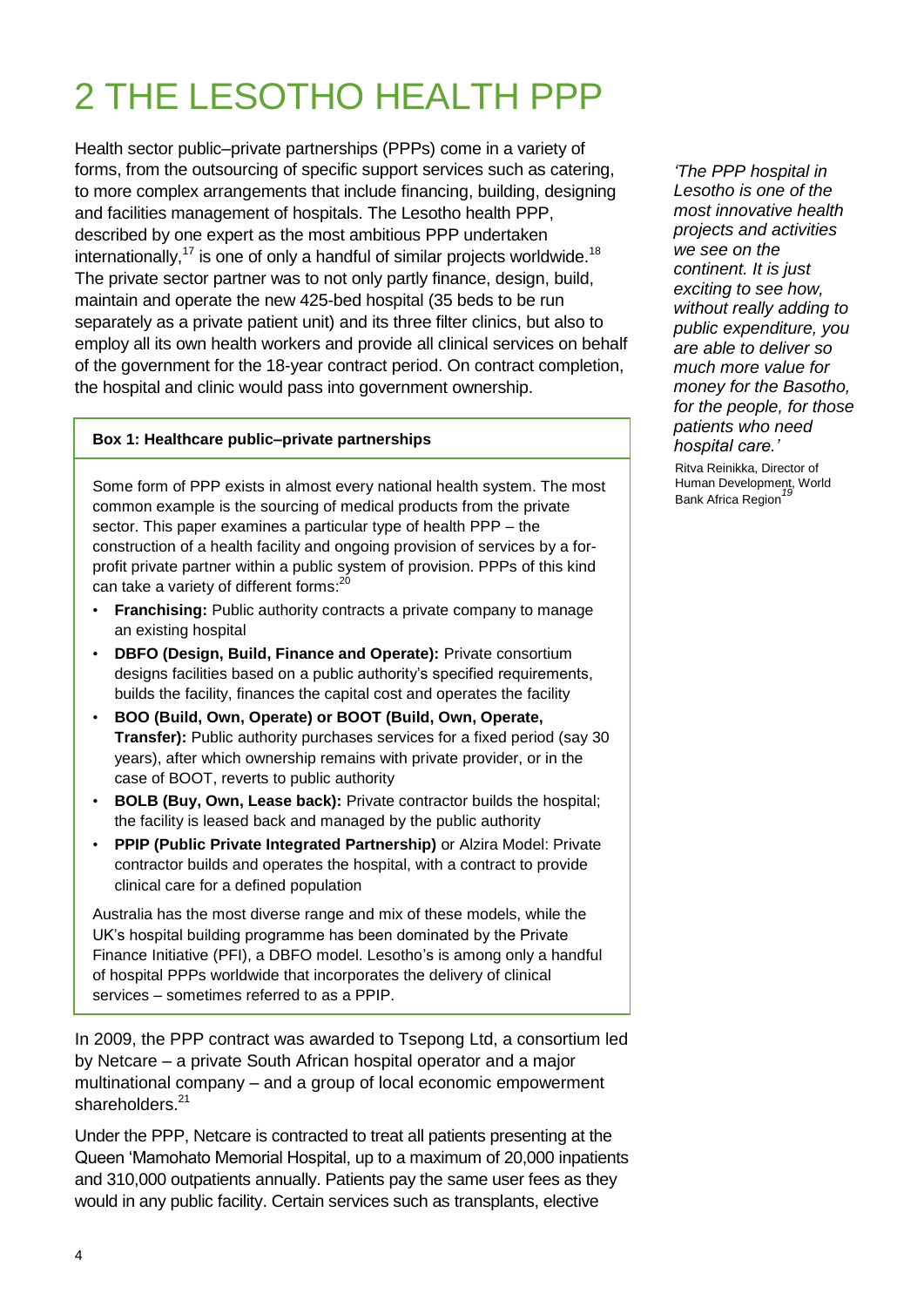cardiac and vascular surgery, chemotherapy, and radiotherapy are excluded from the contract for reasons of affordability.<sup>22</sup> Like the old QE II Hospital, under the PPP the new hospital was contracted to function as the country's clinical teaching facility for health professionals. $^{23}$ 

In return, the government pays an annual unitary fee that covers capital repayment and service delivery costs. The fee should be adjusted only for inflation or if additional services beyond those in the contract are agreed and incorporated. If Netcare fails to uphold agreed performance standards, the government can make penalty deductions from this fee. Any patients served in excess of the maximum number covered by the contract are charged to the government at a rate of \$4.72 per outpatient and \$786 per inpatient (at 2007 prices and excluding VAT and annual inflation). $^{24}$ 

The World Bank provided a grant of \$6.25m via the Global Partnership on Output-Based Aid during the initial stages of the project, to help cover the costs of the filter clinics before the main hospital had opened.<sup>25</sup>

The theory and rationale behind the Lesotho health PPP was that the private sector operator would produce better results for exactly the same annual cost to government as the old public hospital.

*'The PPP hospital in Lesotho is one of the most innovative health projects and activities we see on the continent. It is just exciting to see how without really adding to public expenditure you are able to deliver so much more value for money for the Basotho, for the people, for those patients who need hospital care.'*

Ritva Reinikka, Director of Human Development, World Bank Africa Region.<sup>26</sup>

Well before the PPP contract was signed, the IFC, as transaction advisor to the Government of Lesotho, said it was a major success, proposing it as a model for other countries to replicate. In 2007, Bernard Sheahan, the IFC's Director of Advisory Services, said:

*'This project provides a new model for governments and the private sector in providing health services for sub-Saharan Africa and other regions. The PPP structure enables the government to offer high-quality services more efficiently and within budget, while the private sector is presented with a new and robust market opportunity in health services.'*<sup>27</sup>

Despite a significant body of evidence highlighting the high risks and costs associated with health PPPs in rich and poor countries alike (see Section 5), similar IFC-supported health PPPs are now well advanced in Nigeria, and in the pipeline in Benin.<sup>28</sup> The UK's Department for International Development (DFID) has provided \$5m in funding to the IFC to further expand its health PPP advisory work.<sup>29</sup> Financial support for the IFC advisory facility on health PPPs is also being provided by the governments of the Netherlands, South Africa and Japan.<sup>30</sup>

The IFC has consistently highlighted its own role as transaction advisor to the Government of Lesotho for the health PPP, for which it earned a ‗success' fee of approximately \$720,000 when the contract between the government and Tsepong was signed.<sup>31</sup> The central role of the IFC which included acting on behalf of the government in the planning, tendering and contract negotiation and agreement – was confirmed by all of the Lesotho health PPP stakeholders interviewed for this report.

*'This project provides a new model for governments and the private sector in providing health services for sub-Saharan Africa and other regions.'* 

Bernard Sheahan, IFC Director of Advisory services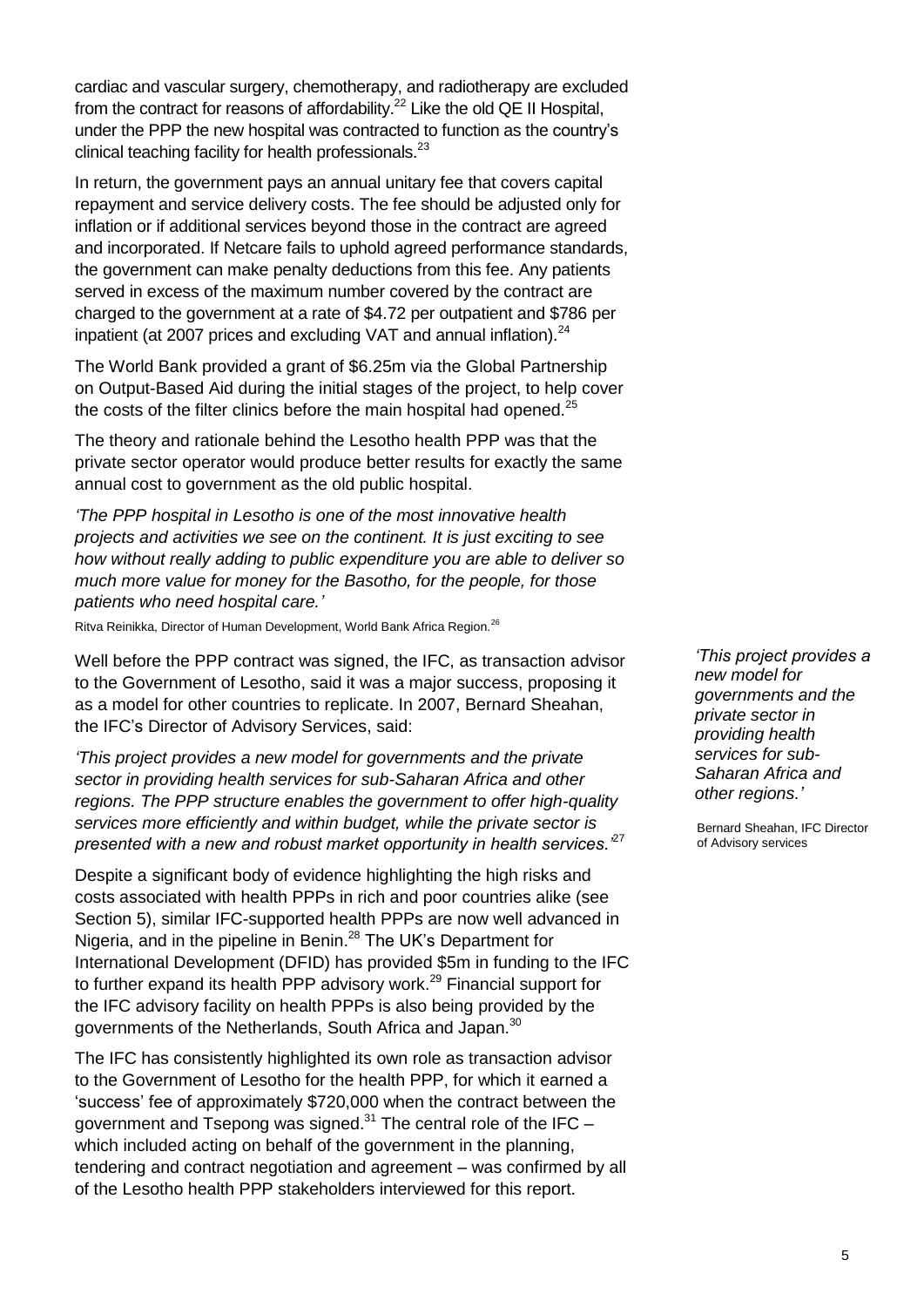# 3 HOW THE PROJECT HAS FAILED TO BE COST NEUTRAL

Far from being cost neutral (the main selling point of the PPP), soon after the new hospital opened in 2011, one health PPP academic and journalist, John Lister, used the limited data that were available to suggest that costs for the new privately run hospital were already double that of the old public hospital.<sup>32</sup> Lister also identified several unfavourable terms in the PPP contract that left the government exposed to escalating  $costs$  in the future  $33$ 

Calculations commissioned and published by the IFC confirmed that in 2012/13, the annual cost of the new hospital was between two and three times the costs of the old hospital. $34$  In its most expensive year before closure, in 2006/7, the old hospital cost 28 per cent of Lesotho's total health budget.<sup>35</sup> In 2012/13, the new private hospital cost \$45m – more than 41 per cent of the total health budget.<sup>36</sup> According to the project's baseline study, anything over 40 per cent of budget consumption should be considered as risking adequate financing being available for district health services.<sup>37</sup>

Figures made available by the Lesotho Ministry of Health suggest that in 2013/14 the cost of the new private hospital has escalated further to between 3 and 4.6 times what the old public hospital would have cost today.<sup>38</sup> The figures suggest that the PPP now consumes as much as 51 per cent of the total health budget, or \$67m per year.<sup>39</sup> The real cost of the new privately run hospital is already nearly two and a half times the amount that was agreed as affordable between the Government of Lesotho and the IFC before the contract was awarded.<sup>40</sup>

It should be noted that claims made by the World Bank or others that cost escalation can be largely attributed to the higher than expected number of patients using the hospital can be countered by the fact that even if these excess costs were excluded, the total cost of the PPP in 2013/14 would still amount to 44 per cent of the total health budget. $41$ 

One government minister Oxfam spoke to confirmed that the PPP is *'eating more than half of the health budget'* and is *'hitting the government hard'.* Netcare's Operations Director took the view that the new hospital had had minimal financial impact to date, but that *'unfortunately it will come through this financial year and it will have an impact which I think was unexpected'.* 

Costs are predicted to spiral further. For 2014/15, the government allocation for the PPP had already been exceeded by costs submitted by Tsepong before the new financial year started.<sup>42</sup> This included an unexpected \$6.6m request by Netcare for the government to top up the salaries of workers in the privately run hospital. A welcome recent increase in salaries for government-employed health workers has produced a pay gap between the public and privately run facilities,

*The PPP is 'eating more than half of the health budget. It is hitting the government hard'.*

Minister, Government of Lesotho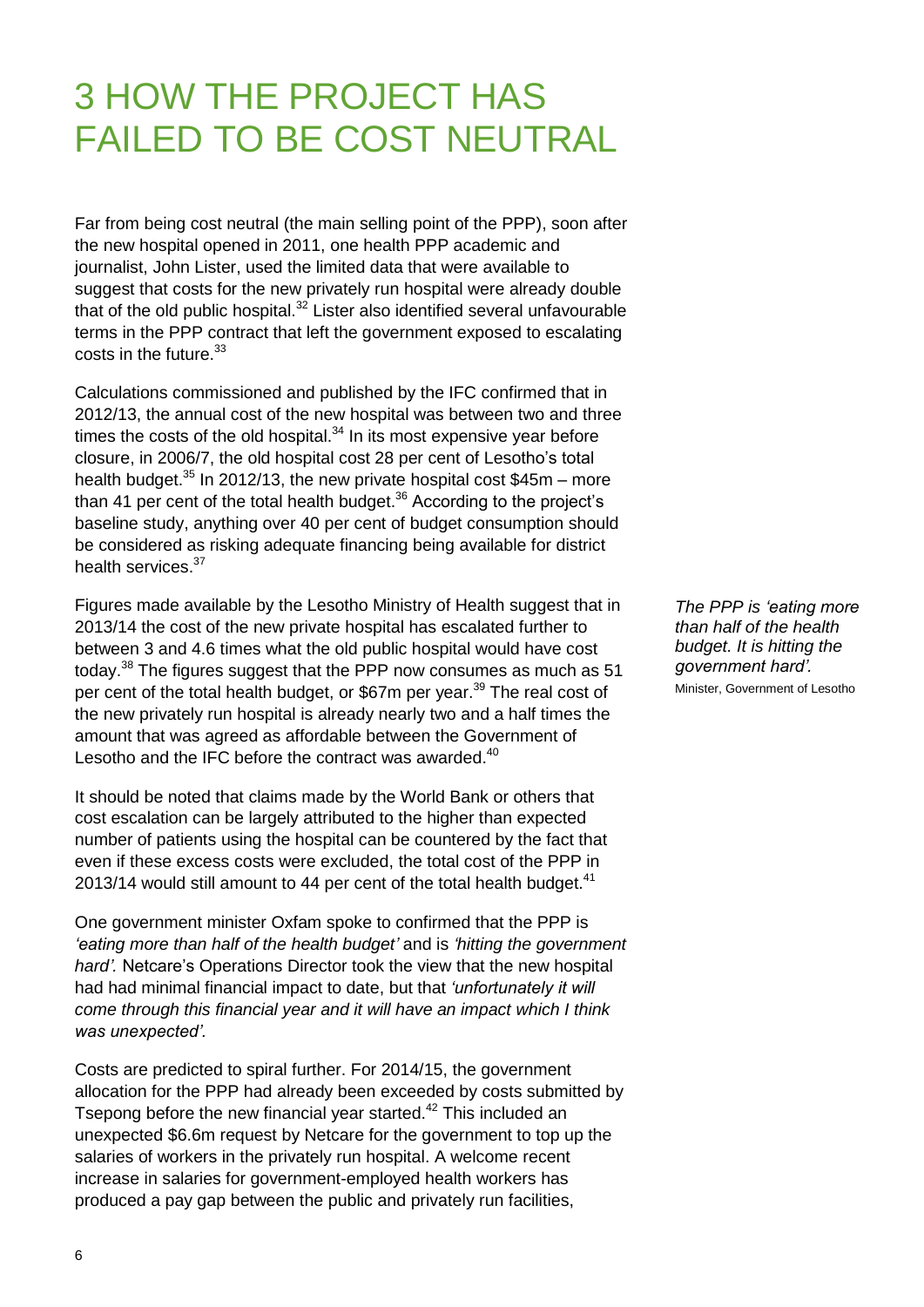leading to staff retention problems at the new hospital. While there may be strong grounds to demand Netcare internalises these costs, the company argues that they should be compensated for by the government.<sup>43</sup> If the government accedes to this request, this is likely to become an ongoing additional cost, and if it doesn't, the hospital will not have sufficient capacity to meet demand.

A representative of one of the smaller shareholders in the Tsepong consortium expressed concern about the financial viability of the PPP for the government: *'Tsepong continues asking for more money, more money, more money. For me, it is a serious concern that the hospital should be run affordably. It is so expensive. I think it is going to exhaust the budget of the Ministry of Health.'*

This concern was echoed by a senior official within the Ministry of Health: *'We don't think we will be able to sustain these payments. We don't think we will be able to bear that weight.'*

While costs of the PPP escalate for the Government of Lesotho and Basotho taxpayers, the financial model for the Lesotho PPP confirms that the IFC helped to structure a contract projected to generate a 25 per cent rate of return on equity for Netcare and the broader Tsepong shareholders.<sup>44</sup> This compares with a norm of between 13 per cent and 18 per cent equity return on similar hospital Private Finance Initiative projects in the UK – a rate already considered to be highly profitable.<sup>45</sup> At the close of the Lesotho health PPP contract in 2026, it is projected that Tsepong shareholders will have generated a total cash income 7.6 times higher than their original investment.<sup>46</sup>

### **Factors contributing to rising costs**

There are multiple and wide-ranging reasons for the high and escalating cost of the PPP. Referring to the international evidence available (see Section 5), many of these reasons seem inherent to health PPPs and raise serious questions about why the model was even proposed in a low-income, low-capacity context. Other cost increases appear to be a result of bad advice given by the IFC in its role as transaction advisor to the Government of Lesotho.

The following provides an incomplete but concerning analysis of the contributing factors at play. A comprehensive analysis is impeded by the lack of transparency associated with PPPs, and because information that is arguably in the public interest to disclose is hidden by commercial confidentiality.

• **Cost escalation during the final stages of contract negotiation.** It is very common in health PPPs for the contractor to increase its costs once it has entered the *preferred bidder* stage*.* At this point, the public sector is in a weaker negotiating position and the private sector can ‗hold-up' the public sector, pushing up prices and reducing the extent of risk transfer to themselves.<sup>47</sup> The Government of Lesotho was especially vulnerable in these negotiations due to the significant lack of competition in the bidding process – there were only two bidders. It

*'Tsepong continues asking for more money, more money, more money. For me. it is a serious concern that the hospital should be run affordably. It is so expensive. I think it is going to exhaust the budget of the Ministry of Health.'* 

Tsepong shareholder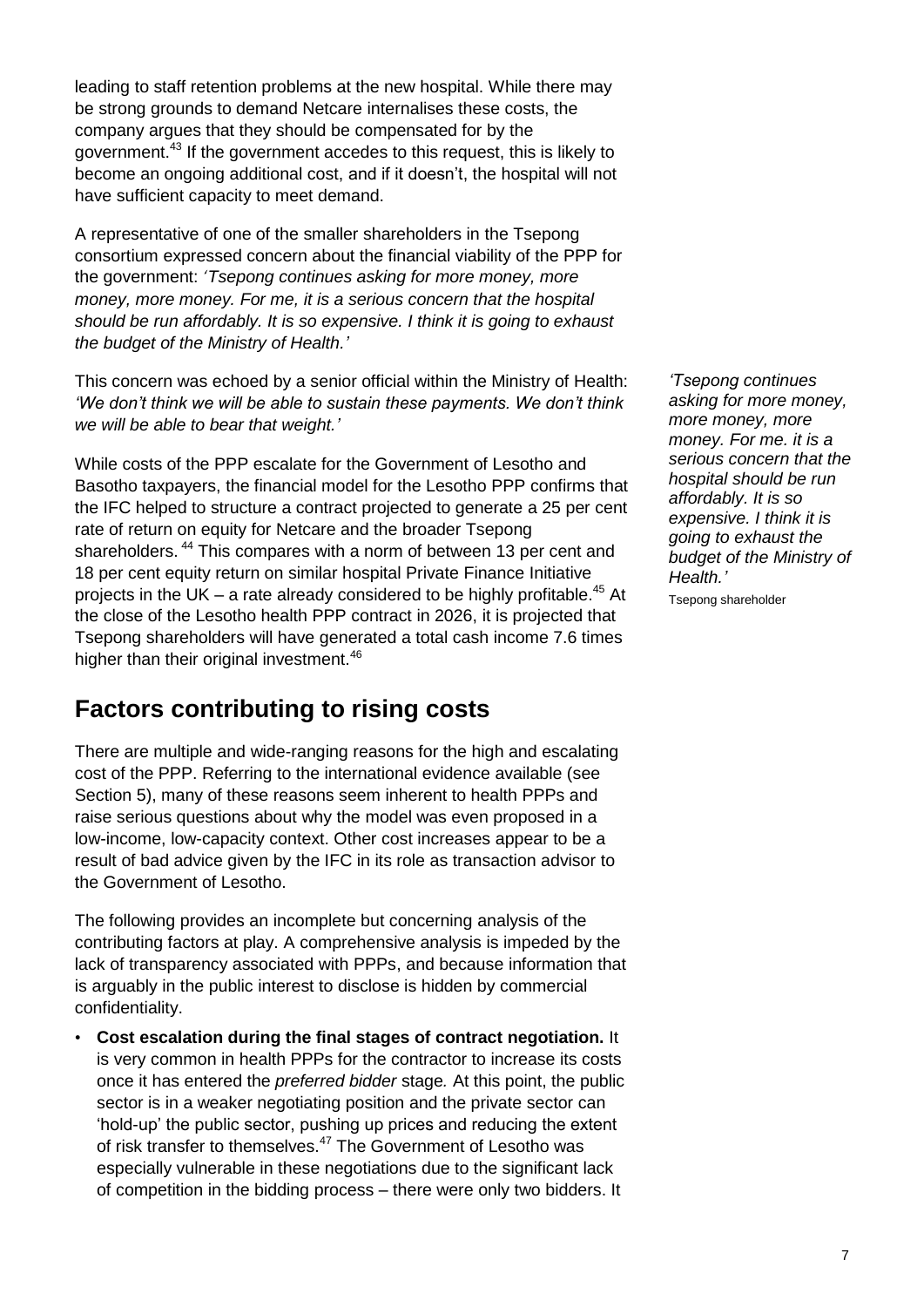is clear that Tsepong succeeded in increasing the baseline annual unitary fee to \$24m (excluding VAT) – 42 per cent above the value originally agreed as 'affordable' by the Government of Lesotho and the IFC.<sup>48</sup> Other changes must also have taken place to explain the faster than expected fee escalation. As transaction advisor, at that point, the IFC should have recognised and acted on the future serious financial risks of the PPP for the government.

- **Flawed indexation of the unitary fee.** In any PPP, private providers incur fixed costs such as debt repayments, and inflation-sensitive operational costs. To reflect this, only a portion of the annual unitary fee paid by government to the private provider should be adjusted according to inflation. The financial model for the Lesotho PPP suggests that at least 30 per cent of Tsepong's costs are fixed in the form of debt repayments.<sup>49</sup> In practice however, the entire unitary fee charged to the government is subject to annual increases in inflation.<sup>50</sup> Furthermore, the increase is calculated using a complex composite inflation index heavily influenced by the rate of medical inflation (the combined cost of medical products and services) in South Africa, rather than Lesotho.<sup>51</sup> Not only does this mean that the Government of Lesotho is already paying a significantly higher than justified unitary fee to Tsepong, but it has also been exposed to potentially significant future cost escalation associated with South Africa's normally high medical inflation rates.<sup>52</sup> The failure of the IFC to correct this flawed and unfair model suggests it has failed to act in the best and long-term interests of the Government of Lesotho.
- **Costs incurred for extra patients.** Accurate patient demand projections are crucial for cost certainty, and some in the Ministry of Health believe that IFC-commissioned estimates based on the old public hospital were too low and made insufficient allowances for the poor standard of record-keeping.<sup>53</sup> There may also have been an incentive for those promoting the PPP to underestimate demand if this reduced the initial unitary fee.<sup>54</sup> Official figures show a hospitalisation rate of 3.2 per cent of the population each year, equivalent to 64,000 inpatients.<sup>55</sup> The PPP caters for less than a third of this figure in what is the country's main tertiary facility. In its first full year of operation (2012), the number of inpatients and outpatients exceeded the PPP maximum limit by 17 per cent and 21 per cent respectively, resulting in an additional cost to government of  $$4.3m.<sup>56</sup>$  In 2013, the cost for excess patients charged to the government more than doubled to  $$9.4m.57$
- **Increase in referrals to South Africa.** Part of the rationale for the health PPP was to reduce the need for costly patient referrals to South Africa for specialist services unavailable in Lesotho. Instead, referrals increased by 61 per cent between 2007 and 2012.<sup>58</sup> Accurate up-to-date figures were difficult to obtain, but Netcare claim that referral numbers are now stabilising and have reduced by 12 per cent in the last year.<sup>59</sup> Key informants confirmed that the government is struggling to meet the charges to Netcare for referral costs and is behind on its payments. The lack of transparent and accurate information on referral numbers or practices is problematic and should be fully investigated.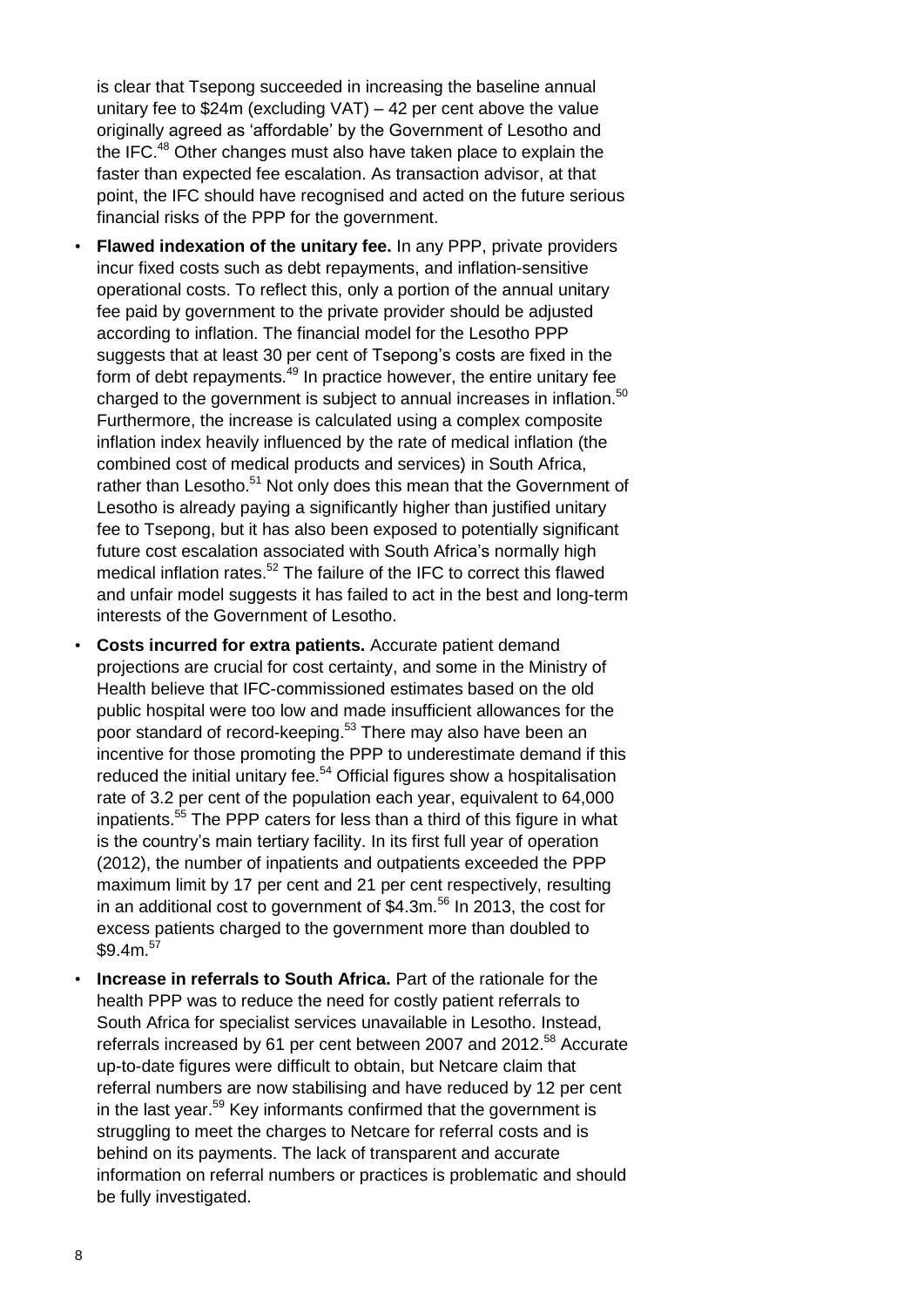- **Extra services.** The flexibility required to respond to unpredictable future health service and system needs is at odds with a contractual approach that locks in responsibilities for the public and private partners. Any unforeseen variation on the contract requires renegotiation, including on price. This has already occurred several times in the short life of the Lesotho health PPP and has added to its cost. Key Ministry of Health officials interviewed for this report felt that the balance of power during contract negotiations was clearly in Netcare's favour due to their pre-existing experience. One government minister also said that there were many loopholes in the contract that left the government exposed to future rising costs.
- **Poor management and oversight of the PPP.** Robust and wellresourced management and oversight by the public sector is crucial in any PPP to ensure that the private partner upholds its responsibilities and performance standards, and is financially penalised if it fails to do so. One of the IFC's baseline studies for the PPP in 2009 found that ‗*at present, sufficient expertise in hospital operations, financial oversight and analysis and systems analysis to manage the PPP contract in the interests of the Government and people of Lesotho does not exist…'* <sup>60</sup> All the public and private stakeholders of Lesotho's health PPP that Oxfam spoke to for this report said that the Government of Lesotho still lacked the capacity and experience to manage the PPP effectively. This suggests that not only was the government ill-advised to push forward with the PPP, but that the IFC's dedicated support to the government on PPP capacity-building throughout the lifetime of the project has failed to produce tangible results. One senior Ministry of Health official said there was no supervision of Netcare's performance, and financial penalties were not being applied when standards fell. A key informant from Tsepong said, *'the Ministry of Health is not managing the contract at all and Netcare could be doing anything and they would not know'.* Many stakeholders were also concerned that the PPP went ahead despite the absence of a national PPP policy or framework.
- **Late payment and loan default interest charges.** Due to rapidly escalating costs, the Ministry of Health is struggling to pay the monthly fees to Tsepong. For every late payment, penalty charges are incurred, amounting to an estimated  $$755,000$  to date.<sup>61</sup> Late payments have also resulted in Tsepong defaulting on its own loan to the Development Bank of Southern Africa on a number of occasions.<sup>62</sup> Not only does this threaten the continuing viability of the PPP, but it could negatively impact on the Government of Lesotho's international credit rating and ability to raise affordable capital in the future.<sup>63,64</sup>

### **The high cost of private financing**

An IFC-commissioned study in 2013 suggests that it is appropriate to discount the capital repayment costs charged to the Lesotho government in comparing the price between the old and new hospitals. This is because the government would have had to pay these capital costs anyway to build a new hospital.<sup>65</sup>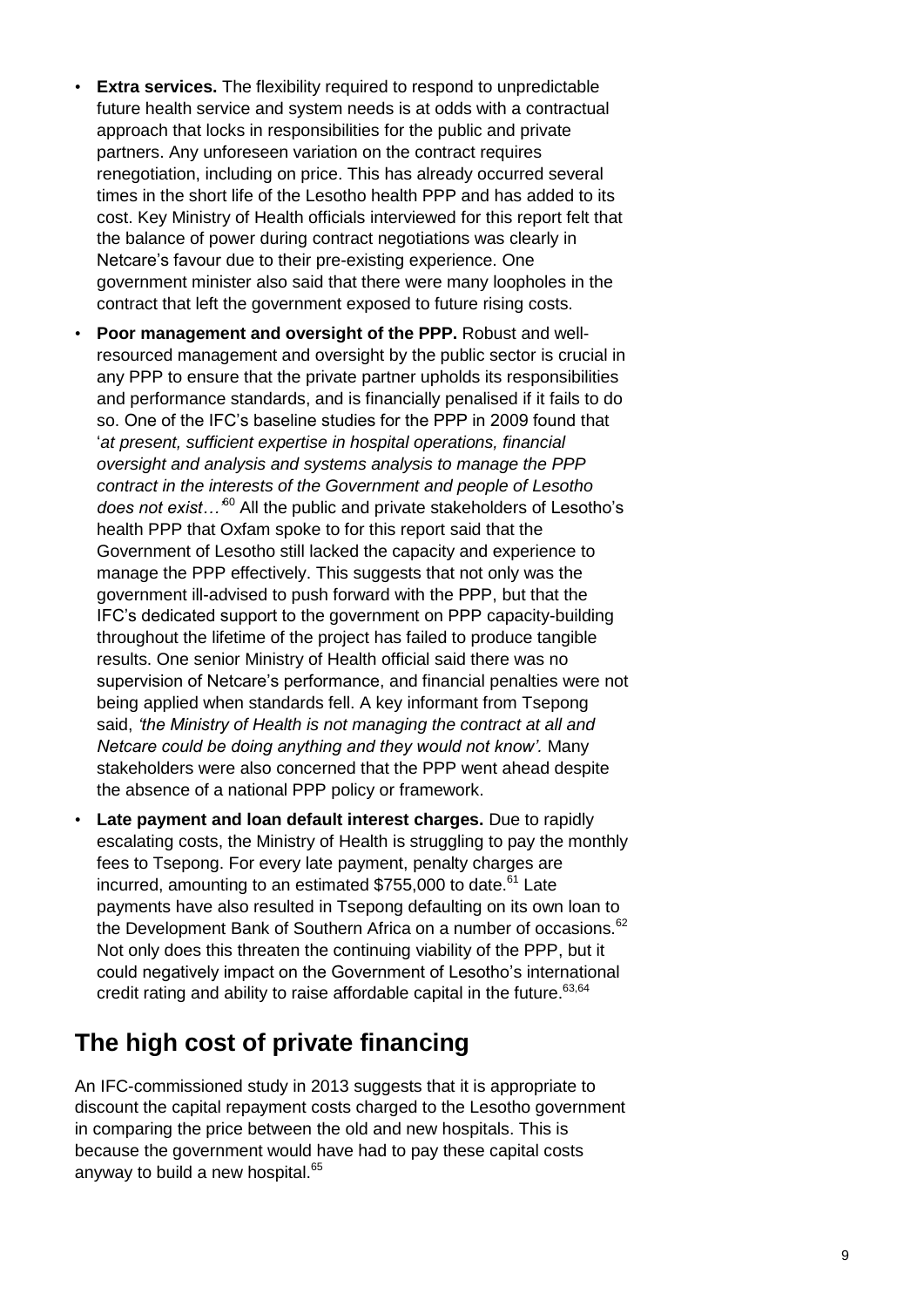This seems to be a case of moving the goal posts – the rationale for the PPP was that the total cost of the new hospital would be the same as the old. The argument also neglects two key facts. First, that the Government of Lesotho paid a significant 34 per cent (US\$38m) of the upfront capital costs for the hospital in order to reduce the future unitary fee to be paid to Tsepong.<sup>66</sup> An investment of this scale (plus an additional US\$8m for infrastructure improvements to service the hospital site) carries significant opportunity costs for the government  $67$  that have not been factored in to IFC commissioned cost comparisons to date. Secondly, borrowing capital via the private sector will always be more expensive than governments borrowing on their own account. As savings on clinical services have not been delivered by the Lesotho PPP, it is even more important to consider the higher cost of private capital finance. The overall weighted average cost of capital for Lesotho's health PPP (interest payments on debt plus equity returns) is very high, at 13.6 per cent.<sup>68</sup> In light of this high cost, it is critical to question whether cheaper alternatives to financing the build of the new hospital were comprehensively pursued. The World Bank have said that an IDA concessional loan (normally provided with a service charge of only 0.75 per cent with 10 years' grace and 40 years' maturity) for the full amount was not possible due to insufficient space in the country's lending window.<sup>69</sup> Key informants told us that an offer of match funding the government contribution was made by Irish Aid, in partnership with other donors. This option would have left a financing gap of only \$34m for the build of the hospital.<sup>70</sup> Arguably, this would have made concessional multilateral or bilateral lending more viable. A further alternative might have been for the government to borrow on its own account. The government has been issuing Treasury Bonds with 10 year maturity at a 10 per cent interest rate.<sup>71</sup>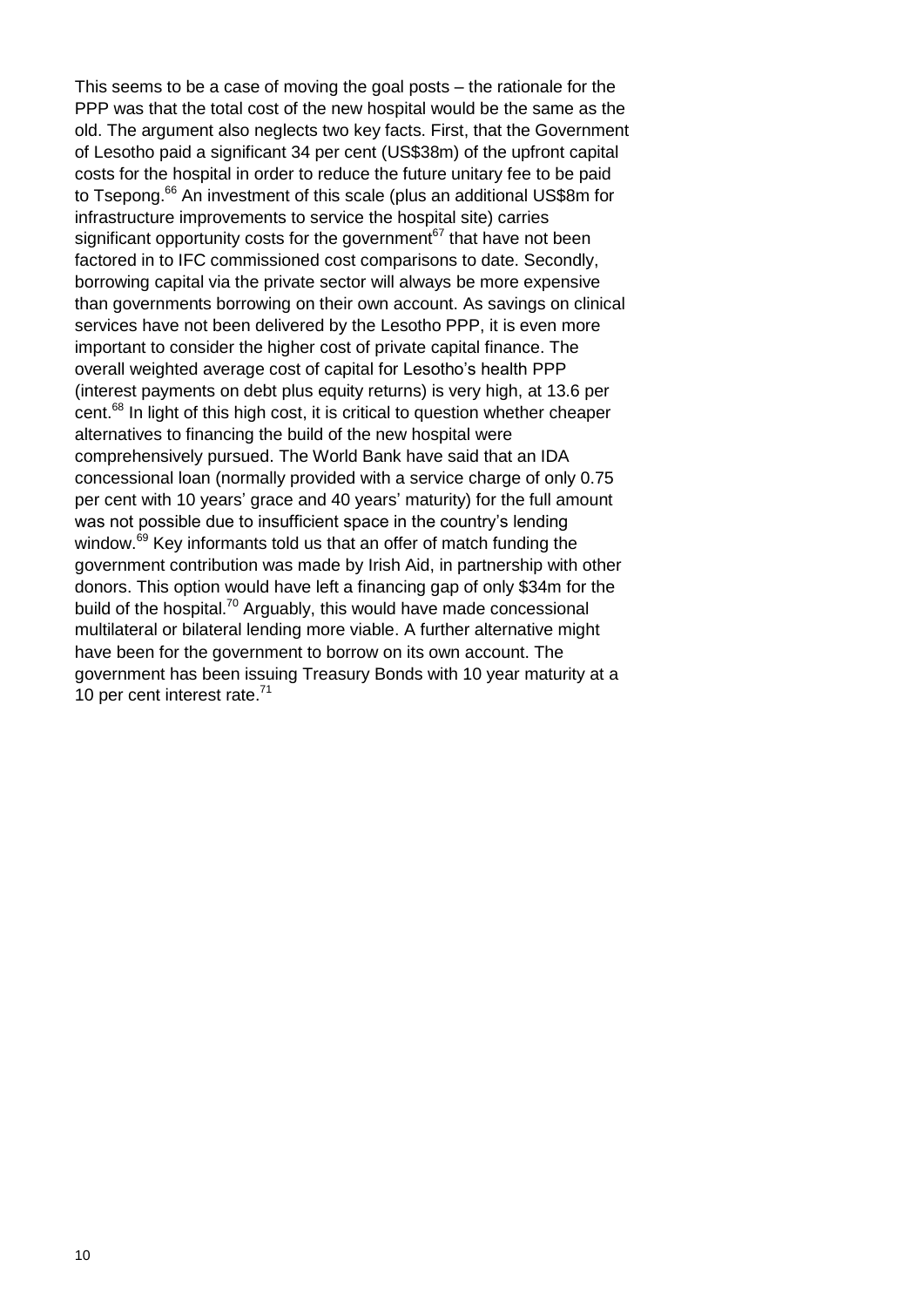# 4 WIDER IMPACTS OF THE HEALTH PPP

### **Performance of the new PPP hospital**

Improving the overall quality and impact of hospital care is clearly an important outcome measure of the health PPP. According to an IFCcommissioned study, the new hospital has reported a 41 per cent overall reduction in the hospital death rate, a 65 per cent reduction in deaths from paediatric pneumonia, and a 22 per cent decline in the rate of stillbirths compared with the old public hospital.<sup>72</sup>

Areas for concern reported in the same study however, include a 40 per cent increase in the death rate for patients on medical wards and a 27 per cent rise in the death rate among female patients on surgical wards.<sup>73</sup> There are also ongoing complaints about waiting times<sup>74</sup> and claims of reduced accessibility for lower-income patients due to the additional transport costs to reach the new hospital – though these equity concerns have unfortunately never been reviewed.<sup>75</sup>

With at least three times the level of expenditure on the PPP hospital in comparison with the old hospital, one would expect significant improvements in clinical performance. However, it is not possible to take the reported clinical indicators at face value for a number of reasons. First, trends in hospital mortality rates are notoriously difficult to standardise and compare, including possible changes in patient demographics and case mix over time.<sup>76</sup> Second, hospital mortality rates provide no indication of overall population-based mortality rates. For example, any change in hospital services or patient case mix might have an impact on mortality rates outside of the hospital. For these reasons, and because the IFC and Netcare are under tremendous pressure to demonstrate improved performance, the Government of Lesotho and/or the World Bank Group should commission an independent, rigorous and system-wide evaluation of clinical performance and impact.

The World Bank has made claims that the new hospital is more costefficient than the old with a 22 per cent lower per patient  $cost.^{77}$  The figures used are misleading. The IFC-commissioned endline study is clear that it did not have sufficient data to compare costs accurately between the old and the new hospital or to separate costs between outpatients and inpatients.<sup>78</sup> Even so, based on the cost charged to the government by Tsepong, the figures show per patient costs are 23 per cent higher in the new hospital. When taxes are excluded this reduces to a 6 per cent higher cost. It is only when capital costs are also deducted that the cost reduces to 22 per cent less per patient than the old hospital.<sup>79</sup> As mentioned, it is unclear how the World Bank justifies the discounting of capital costs – these costs are inherently higher in PPPs and should therefore be factored into any fair cost comparison between public and private sector options for hospital procurement and services.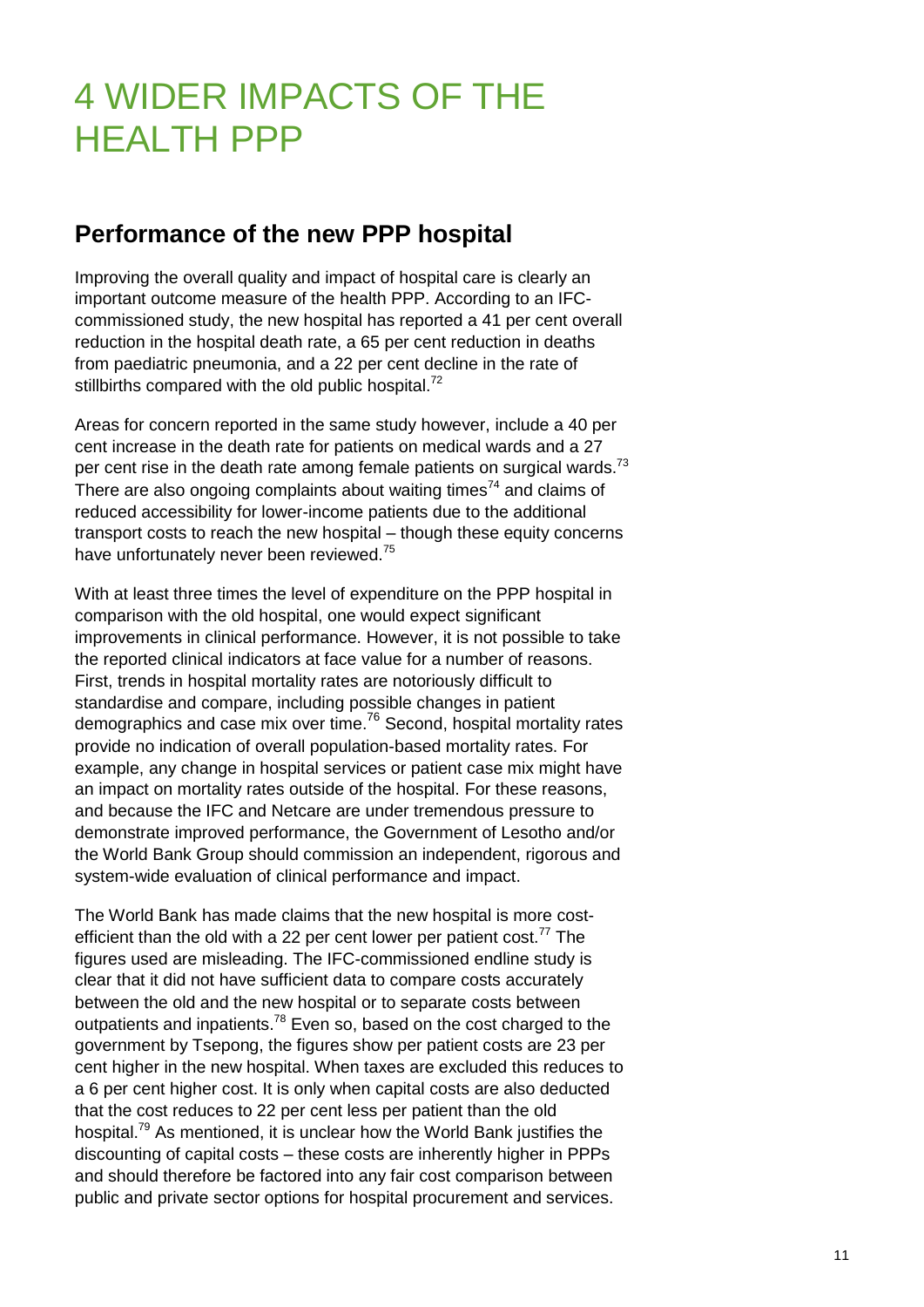Performance improvements of any kind are welcome, but the rationale for the Lesotho health PPP was to bring improved results for the same level of public expenditure. It is therefore reasonable for the Government of Lesotho and Basotho taxpayers to have expected even greater improvements and broader-based impact relative to cost, even in the first two years of operation. It is also reasonable to question whether the same results could have been achieved via a less expensive route, leaving more resources to provide other health services to address rural– urban and other health disparities. These questions about direct and opportunity costs and cost-effectiveness remain unanswered by the IFC and the World Bank in their reviews of the health PPP.

The new hospital is also not operating as a full teaching hospital as intended; to date, no medical students have been trained. Previous World Bank analysis identified the old QE II Hospital as the *'locus of*  professional education and specialist training in the country'.<sup>80</sup> Key informants told us that critical training functions of the old hospital have been lost under the PPP, including extensive inductions for newly arrived doctors from different countries and outreach training by senior clinicians at district hospitals.

### **Implications for the rest of the health system**

There is no doubt that costs for the Lesotho health PPP are rising at an unsustainable rate. In an effort to fulfil its legal obligation to meet these costs, the Government of Lesotho has proposed an extraordinary 64 per cent increase in the total health budget over the next three years.<sup>81</sup> Such commitment to increased health spending would normally be celebrated. However, in this case, at least 83 per cent of the proposed increase can be accounted for by the budget line that covers the health PPP.<sup>82</sup> And as a senior Ministry of Health official confirmed: *'The main reason the budget is increasing is because of Tsepong.'*

With such severe skewing of the budget, detrimental impacts on other national health and development priorities are unavoidable. While the total health budget is set to increase by 64 per cent by 2016/17, agriculture and education will experience a cut in real terms, with below inflation rises of just 14 per cent and 7 per cent respectively over the same period. The ramifications of this are likely to be significant; as the Minister of Development Planning said: *'Health is increasing but this will be at the expense of something else. We may be able to treat people if they get ill but we will not be able to ensure they have enough to eat.'*

#### **The resource squeeze for rural health care**

Lesotho is off track to meet its health-related Millennium Development Goals (MDGs), and there is agreement that while more spending is important, reversing the country's poor progress in health and advancing equitable universal health coverage requires prioritising investment in primary and secondary health services in rural areas, where more than three-quarters of the population live. $83$ 

*'The main reason the [health] budget is increasing is because of Tsepong.'* 

Senior official in the Lesotho Ministry of Health

*'Not enough money goes into primary health care and the biggest budget has always gone to QE II. It is worse with the new hospital, which takes even more. If primary health is meant to be the cornerstone of our health system, you think this should take priority rather than it being the other way around.'* 

Dr Ntšekhe, Manager of Senkatana Clinic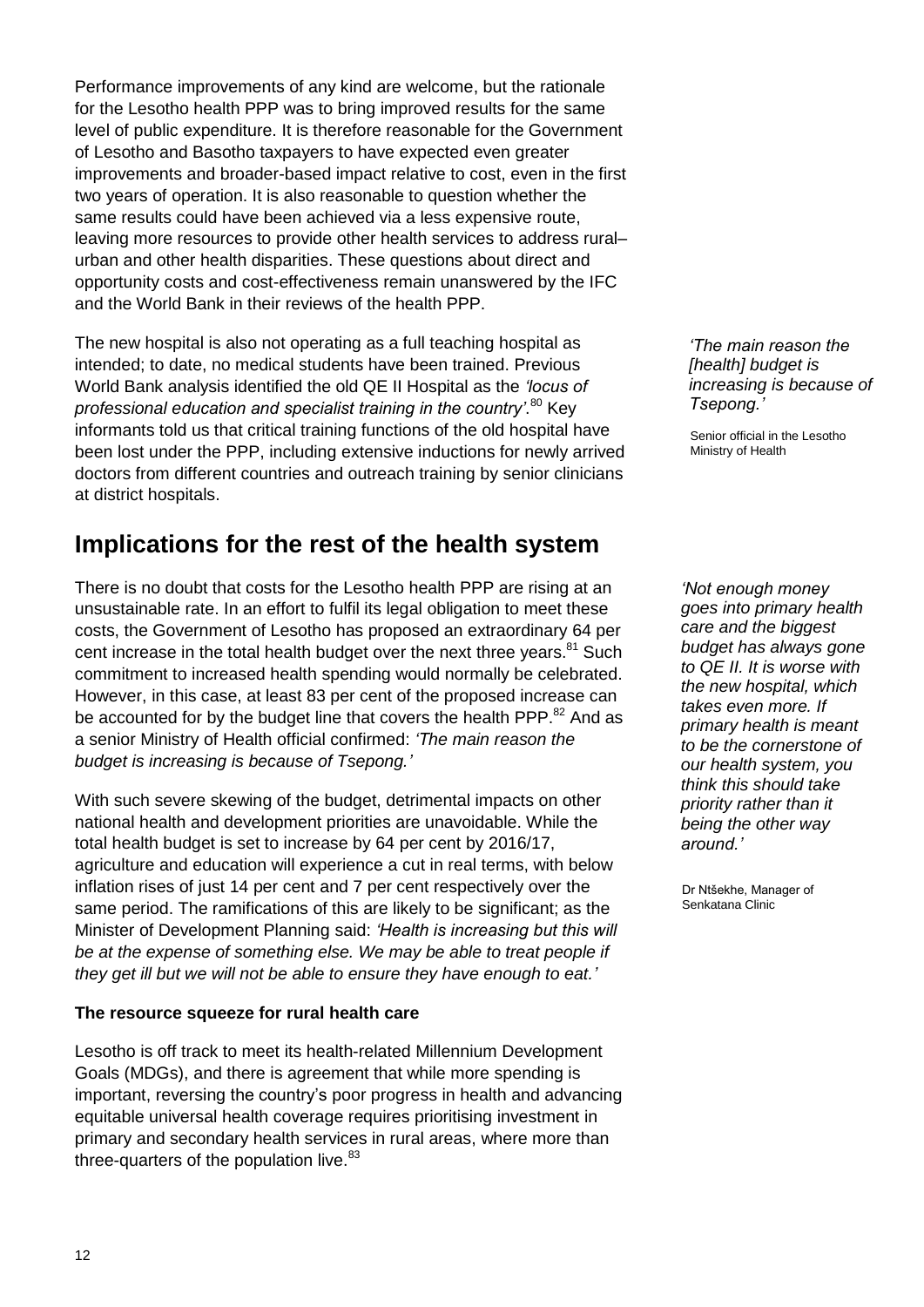For example, the maternal mortality rate in the capital Maseru is four times lower than the national average.**<sup>84</sup>** So while it is encouraging that the new PPP hospital is reporting a 10 per cent reduction in maternal mortality, there is an urgent need for more resources to address the significantly higher numbers of pregnant women who die in poor rural areas for want of access to antenatal care, skilled delivery attendance, and emergency obstetric care.<sup>85</sup>

The Lesotho government is making welcome endeavours to get back on track to achieve the health MDGs, including an MDG Accelerated Framework in 2011, joint investment with the Millennium Challenge Corporation to upgrade primary healthcare centres,<sup>86</sup> a 2009 National Reproductive Health Policy, and a renewed Primary Health Care Strategy. However, progress on implementation is slow, and rural areas experience persistent challenges, including insufficient skilled personnel, poor staff retention, stock-outs of medical supplies, inaccessible and inadequate infrastructure, and poor transport.<sup>87</sup>

Government health expenditure was already skewed towards tertiary, urban-based care.<sup>89</sup> The health PPP has dramatically exacerbated this inequitable trend by absorbing over half of the Ministry of Health's budget in 2013/14, up from 28 per cent for the old public hospital in 2006/7. The Christian Health Association of Lesotho (CHAL) runs approximately 40 per cent of the country's health facilities, predominantly in rural areas.<sup>90</sup> Yet in 2013/14, the government allocation to CHAL was equivalent to just over a quarter of that spent on the health PPP.<sup>91</sup>

Despite the severe shortage of qualified health workers in rural areas, the government is planning a real-terms cut in the health personnel budget, with just an average annual 4.7 per cent rise over the next three vears.  $92$ Moreover, the vaccine budget is set to fall by a total of 1.2 per cent.<sup>93</sup> Yet, over the same period, the budget line that covers the health PPP will increase by 116 per cent.<sup>94</sup> A senior Ministry of Health official described how *'the PPP hospital has had a bad impact on how we've allocated resources over the last two years. There are less and less resources for primary health care and district services.'*

Even the Operations Director of the PPP hospital has acknowledged this important problem, saying: *'I don't think it is currently a financial problem but it has the potential to create a big gap in terms of health care funding for the rest of the country.'*

*'Many mothers here only manage one or two clinic visits. Expecting them to all make it into town when in labour, and in many cases at night, is insensitive and unrealistic. It's not safe to have a heavily pregnant woman walk or ride on a horseback that far on such a poor road.'* 

Chief, Butha Butha District*<sup>88</sup>*

*'We are not happy here because the working conditions are just terrible. We are not getting the incentives we were promised....Apart from the trauma associated with helplessly watching communities struggle to access our services, we are also struggling to survive.'*

Nurse-midwife, Ha-Makoto Clinic, 50km from Thaba-Tseka town*<sup>95</sup>*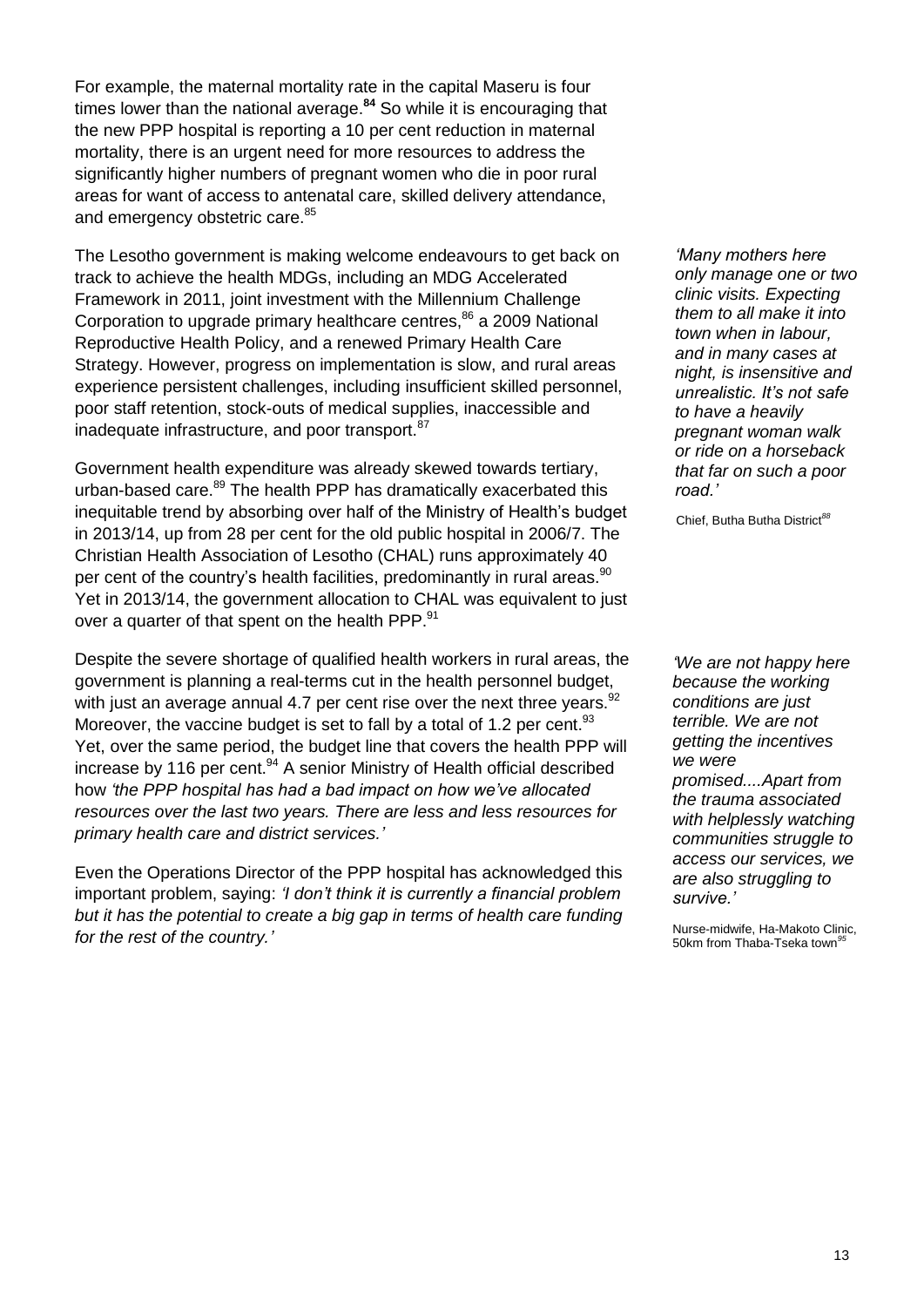#### **Figure 1: Lesotho's health budget and the costs of the PPP, 2007–2013**



Note: The US\$ equivalent amounts for the health budget total are 2007: \$57m; 2012: \$108m; 2013: \$133m

Supporters and critics of the health PPP interviewed for this report agreed that the poor state of the rest of the health system and lack of investment in primary healthcare is encouraging those sick patients who can afford to travel to the capital to seek care at the new hospital. This problem is only set to get worse, as the PPP consumes ever-increasing amounts of the national health budget. The Minister of Planning and Development has said that in hindsight, ‗*the new hospital should have been part of a broader package of investment to upgrade the entire health system'.*

The proposed 'cost neutral' health PPP is now costing the government so much that it believes it will be more cost effective to build a brand new district hospital in the capital to cater for excess patients, rather than pay Netcare to treat them – a plan that was announced in the budget speech in February 2014.<sup>96</sup>

The biggest losers of the health PPP in Lesotho are the majority of Basotho people who live below the poverty line in poor rural areas, who have little or no access to decent healthcare. As the country's health financing crisis escalates, the option of reintroducing and increasing user fees at primary and secondary level facilities has already been tabled for debate.<sup>97</sup> Such a devastating and retrograde move in Lesotho would further exacerbate inequality and increase rather than reduce access to healthcare for the majority of the population. World Bank President, Jim Yong Kim, recently stated that user fees for healthcare are both 'unjust and unnecessary'.<sup>98</sup>

*'The PPP hospital has had a bad impact on how we've allocated resources over the last two years. There are less and less resources for primary health care and district services.'* 

Senior official from the Lesotho Ministry of Health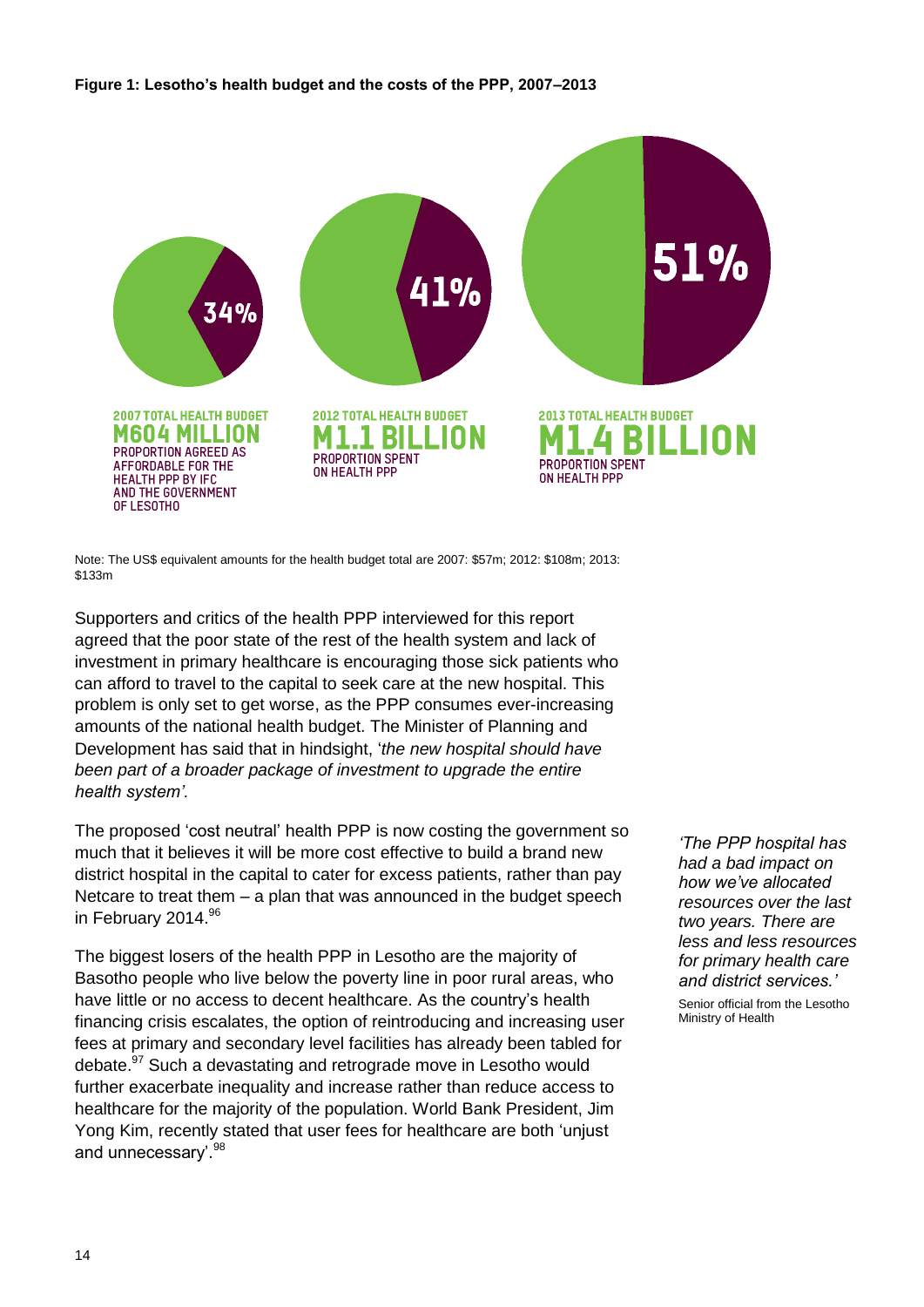### **Local economic empowerment**

One important objective of the health PPP from a government perspective was to promote local economic development. The PPP agreement stipulated that rising levels of capital expenditure should be directed to local enterprises during the lifetime of the partnership.<sup>99</sup>

However, this issue has become an area of significant contention among Tsepong shareholders, and some key informants considered this a threat to the future viability of the PPP. There have been accusations made by some of the shareholders that Netcare has failed to uphold the contractual agreement to sub-contract pre-specified business operations to smaller shareholders in the Tsepong consortium, and is instead channelling contracts almost exclusively through South African firms without board approval.<sup>100</sup> Netcare claims that actual expenditure does not support these allegations.<sup>101</sup>

Excessive foreign involvement and weak local participation in the health PPP was identified as a risk by the World Bank, reflecting previous privatisation efforts in Lesotho. It recommended that the World Bank and IFC provide strong technical assistance to help overcome this problem.<sup>102</sup> From the perspective of local shareholders, however, it seems that such support has been lacking. Local economic empowerment should be a crucial outcome of any investment by an international financial institution in any developing country. The PPP's performance against this objective should be fully assessed.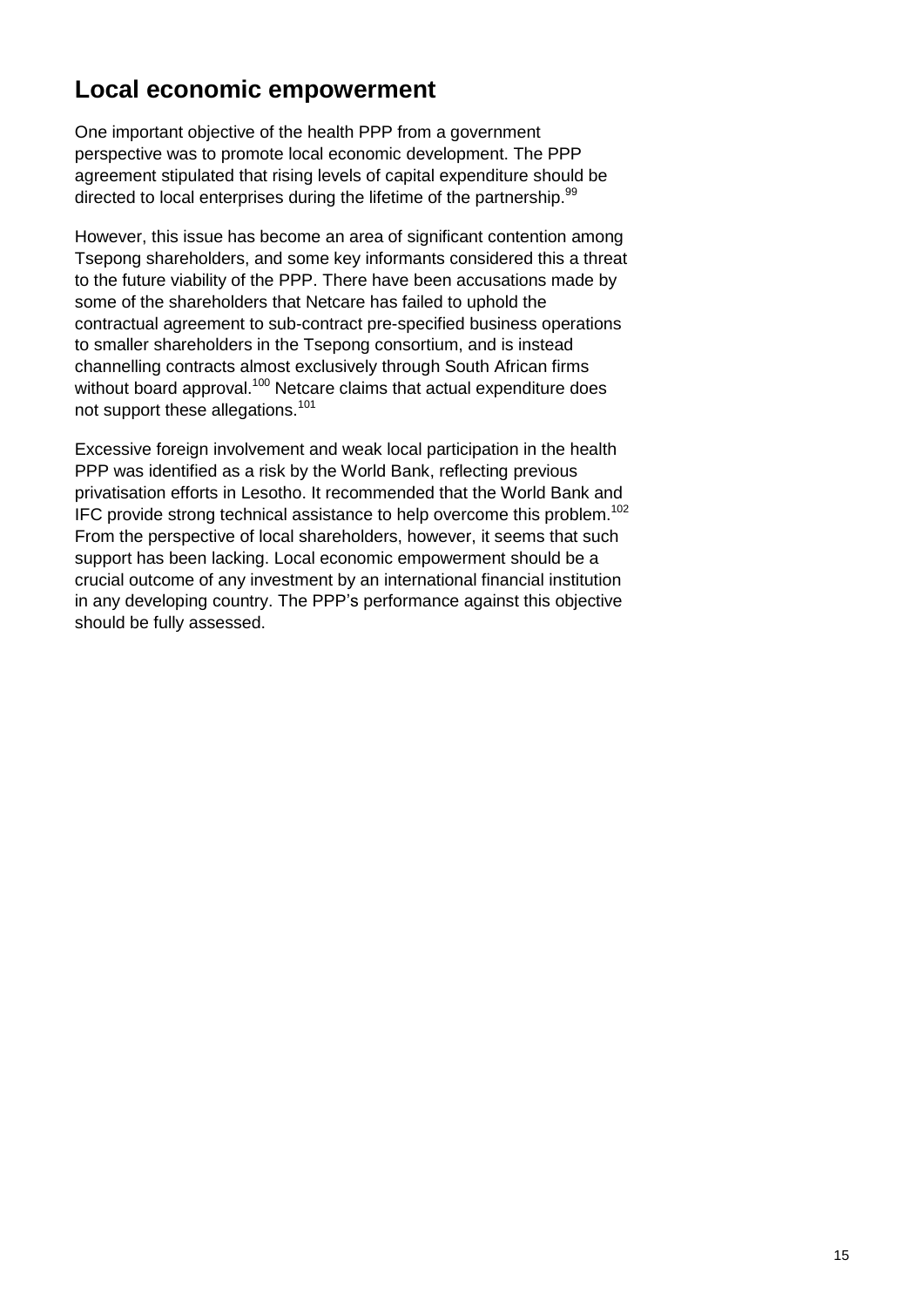# 5 A MODEL TO COPY?

The Lesotho health PPP is ambitious and complex, and the first model of its kind to be tried in a low-income country. The theoretical cost saving and value for money potential of PPP financing and delivery lies in effective risk transfer to the private sector and, in turn, the effective management of that risk by the private sector in the form of improved performance and greater cost efficiency in its operations. In the case of Lesotho, this potential benefit has not been realised, and the costs are already escalating to unsustainable levels.

The IFC has acted irresponsibly, both in terms of its role as a transaction advisor to the Government of Lesotho and in its marketing of the Lesotho health PPP as a successful model for other low-income countries to replicate. As one senior Ministry of Health official said: *'The IFC were transaction advisors. We're in this because of them. They should have done better and they must help us to get out of this mess.'* The performance of the IFC's flagship model does not bode well for others attempting to replicate it, but do health PPPs of this kind still hold the potential to deliver value for money and cost effectiveness in other lowincome countries?

### **Perspectives from Lesotho**

Many of the key stakeholders Oxfam spoke to in Lesotho said they would advise other low-income countries not to copy the country's health PPP model. One of the minor shareholders of Tsepong, said: ‗*The IFC has flaunted this model all over the world and Netcare sings its praises. But they are deceiving the world. Those who are influential should be stopped before they cause more damage to other countries, especially poor countries.'*

Chefa Lehlohonolo, Director of the Consumer Protection Association (Lesotho), said: *'Unfortunately the World Bank is promoting these kinds of PPPs as a one size fits all model, thinking it will solve all the health problems in developing countries.'*

Even the government officials interviewed who expressed support for PPPs in principle advised extreme caution about proceeding with such models in the health sector, especially in low-income countries with limited experience and capacity to negotiate PPP contracts. All stakeholders we spoke to recommended a much higher level of transparency and accountability than was evident in the Lesotho health PPP process, to reinforce public scrutiny and understanding. Many called for a forensic audit of the PPP to reveal agreements and activities to date, and to better understand what went wrong and how problems might be mitigated – something that would be extremely valuable for other countries considering similar ventures.

*'The IFC were transaction advisors. We're in this because of them. They should have done better and they must help us to get out of this mess.'*

Senior official in the Ministry of Health

*'Unfortunately the World Bank is promoting these kinds of PPPs as a one size fits all model, thinking it will solve all the health problems in developing countries.'*

Chefa Lehlohonolo, Director of Consumer Protection Association (Lesotho)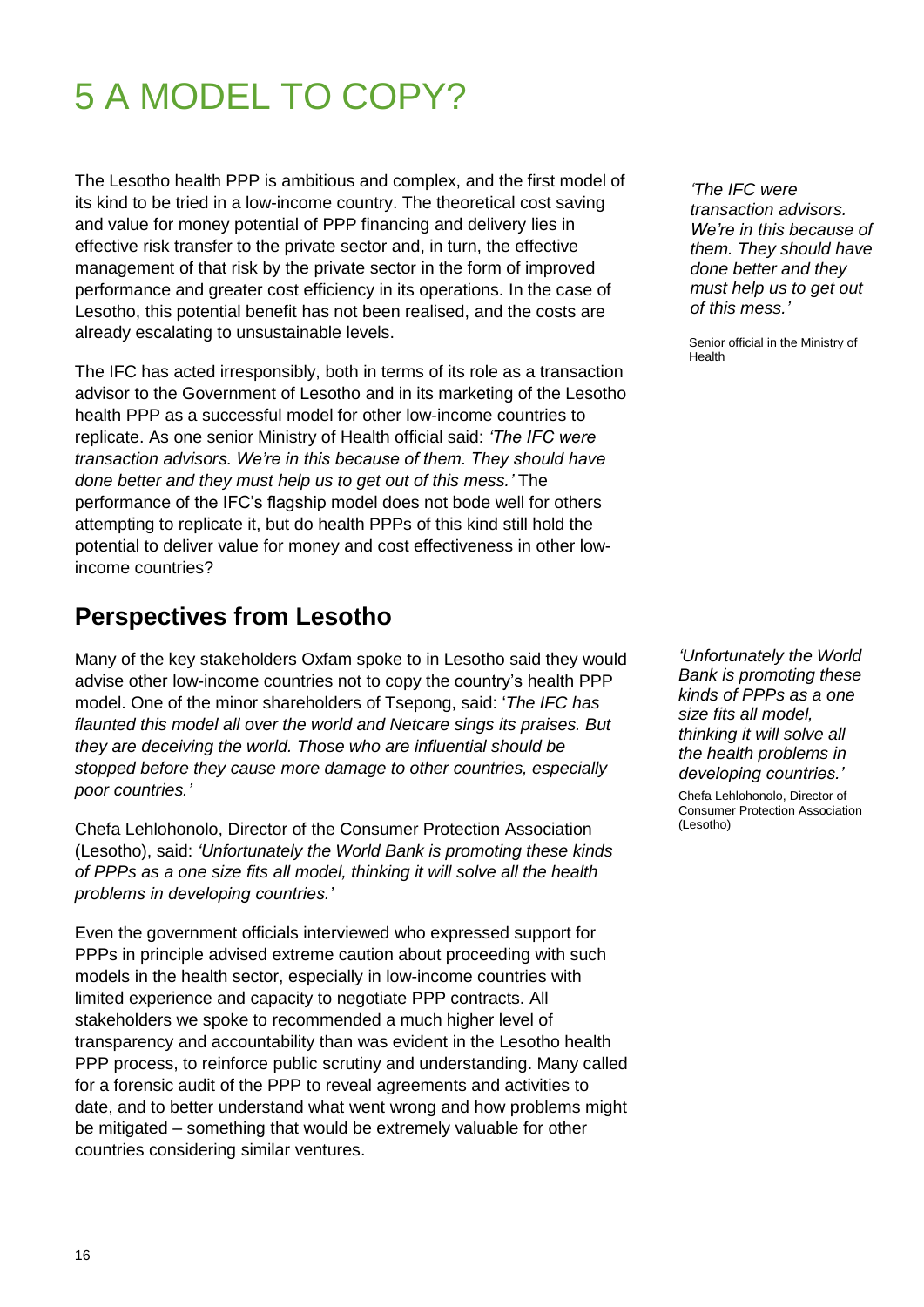### **The international evidence**

Experience from other countries suggests that the problems Lesotho has experienced with its health PPP cannot simply be attributed to its lowincome, low-capacity status or the poor quality advice of the IFC.

England is the longest-running and largest testing ground for health PPPs in the form of private finance initiatives (PFI) – a more limited model than Lesotho's in that it excludes delivery of clinical services. By 2012, hospitals worth a total of £11bn had been built or were under construction under PFI agreements.<sup>103</sup> The lifetime costs of these hospitals will amount to nearly six times this value, at £64bn by 2039.<sup>104</sup>

However, no valid evidence has been provided to support the theory that PFI provides cost efficiency or value for money in the UK.<sup>106,107</sup> To the contrary, a House of Commons Treasury Committee report on PFIs recently concluded that:

- the cost of capital for PFI projects is double that for direct government borrowing;
- there is no clear evidence of savings and benefits in other areas of PFI to offset the significantly higher cost of private finance;
- PFIs perform more poorly in some areas than traditionally procured projects, including in design innovation and building quality;
- PFIs are inherently inflexible, largely due to their financing structure and costly and complex procurement procedures.

In its recommendations to the UK government, the Committee said PFIs should be used as sparingly as possible.<sup>108</sup>

Just as in Lesotho, large inflexible payments for PFI projects have put pressure on the UK's National Health Service (NHS) to cut jobs, working conditions and salaries.<sup>109</sup> Increasing patient throughput and reducing beds and staff to address the PFI ‗affordability gap' have raised concerns about capacity and patient care.<sup>110</sup>

Again, just as in Lesotho, the early days of PFI in the English NHS saw significant health budget increases to cushion affordability pressures.<sup>111</sup> Despite this, by 2012 more than 30 NHS trusts faced the prospect of radical restructuring and cuts in order to service unsustainable PFI debts.<sup>112</sup> In the same year, 22 hospital trusts reported that PFI bills were endangering their clinical and financial future.<sup>113</sup> The government was forced to provide £1.5bn in emergency funding.<sup>114</sup> One trust has since been put into administration as a direct result of PFI debts, and others have announced the closure of accident and emergency (A&E) and maternity services.<sup>115</sup>

Health PPPs are being replicated internationally with similar outcomes, challenging the underlying theory that the private sector is intrinsically more efficient and responsive than the public sector. <sup>116</sup> Cross-country evidence on health PPPs points to trends of increased costs compared with traditional procurement routes, compromises on quality, difficulties in future-proofing facilities, and, in many cases, prohibitive complexity.<sup>117</sup>

*'The high costs of PFI debt charges means that the NHS can only operate anything from a third to half as many services and staff as it would have done had the scheme been funded through conventional procurement.'*

Allyson Pollock, Professor of Public Health research and policy at Queen Mary, University of London, UK<sup>10</sup>

*'When the calculations go wrong, they can go very wrong indeed; and even some of the relatively low-cost, firstwave PFI schemes are now facing big problems.'* 

Dr John Lister, Senior Lecturer in Health Journalism at Coventry University, UK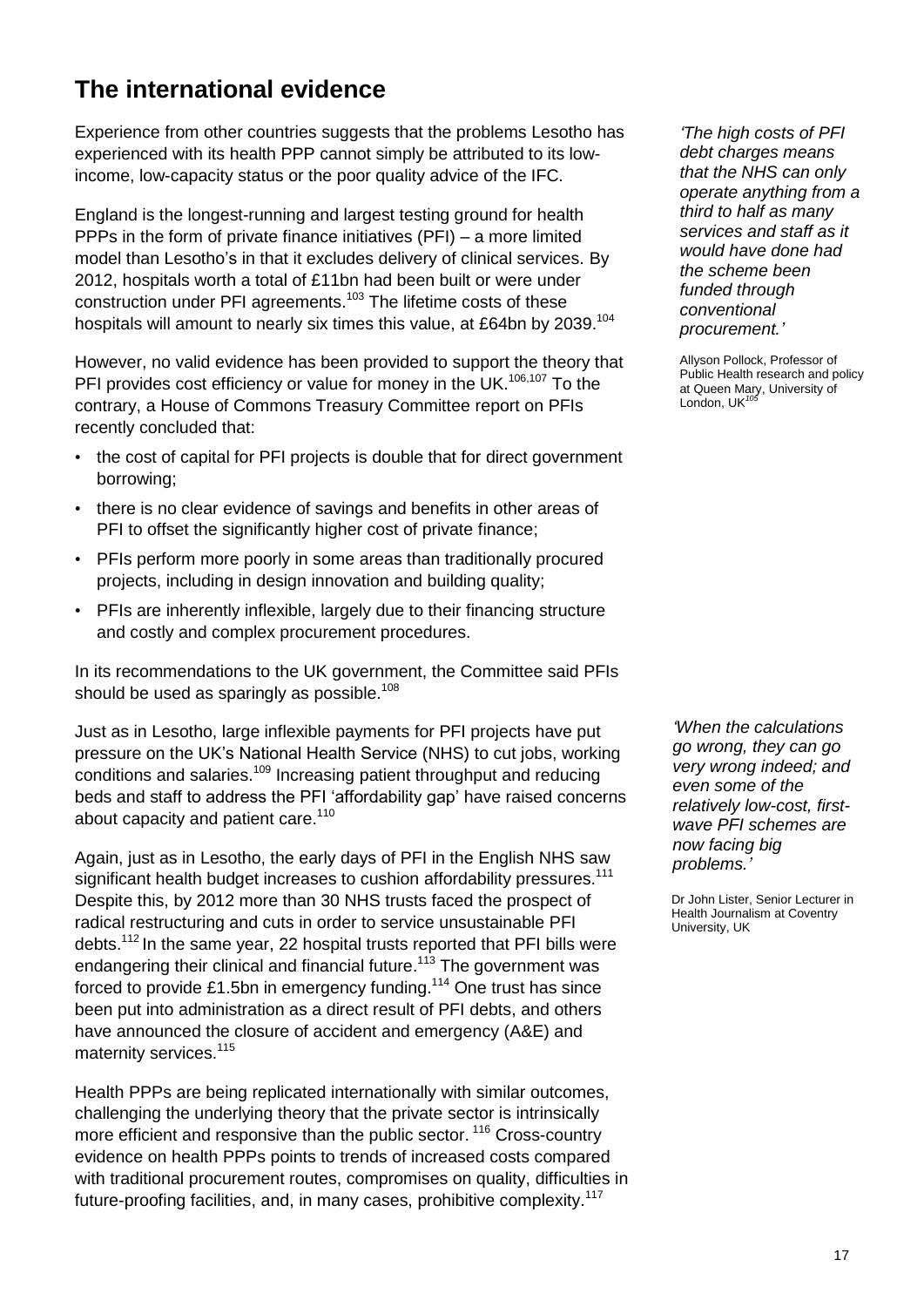In Australia, the failure rate for health PPPs is estimated to be in excess of 50 per cent, with numerous hospitals having returned to government ownership.<sup>118</sup> Research has also shown that, after adjusting for case mix, public hospitals in Australia are more efficient than those that are privately operated.<sup>119</sup> A systematic review identified 149 comparisons of for-profit and not-for profit health facilities (of various types) undertaken over the past two decades in the USA. Of these studies, 88 concluded that non-profit facilities performed bettter with respect to cost, outcomes of care, access and social mission, 43 studies found no difference, and 18 reported for-profit facilities to be better.<sup>120</sup> A PricewaterhouseCoopers report on Japan concluded that inflexibility in PPP contracts was a serious problem; as a result, service provision was becoming so expensive that in several cases the government could not continue to make the payments. $121$ 

A growing number of PPIPs (partnerships like Lesotho's that include clinical service delivery) in Spain, Portugal, and indeed, the PPP in Lesotho, are said to be based on the so-called success model of Alzira Hospital in Valencia, Spain.<sup>122</sup> The Alzira PPIP hospital contract operates at below Spanish benchmark costs. Claims of success overlook the fact that cost savings have largely been achieved through: staffing levels 25 per cent below equivalent public sector hospitals; reduced salaries and longer working hours; and restrictions on the range of services offered, leaving patients who need more expensive sophisticated treatment to use public hospitals instead.<sup>123</sup> The Alzira Hospital generates a profit of only 1.6 per cent.<sup>124</sup> This raises doubts that the model would be affordable if run on a truly commercial basis.<sup>125</sup>

International commentators and experts on health PPPs highlight the lack of accountability and transparency that seem to characterise these projects, and the risks they pose to democracy.<sup>126</sup> As was the case in Lesotho, it is the norm for most of the detailed negotiations and calculations to ‗*take place in secret and remain shrouded in commercial confidentiality. This can mean that there is little if any objective scrutiny, with all the information in the hands of people with a vested interest and predisposition to press ahead with the contract.'* <sup>127</sup> This is especially concerning for the growing number of health PPPs now being proposed in many middle-income and some low-income countries, including Turkey, Malaysia, Brazil, Mexico, South Africa, Chile and Peru. Impact data on these PPPs appears unavailable to date.<sup>128</sup> Finding any information at all in the public domain on the IFC-supported health PPPs in Benin and Nigeria has been particularly challenging.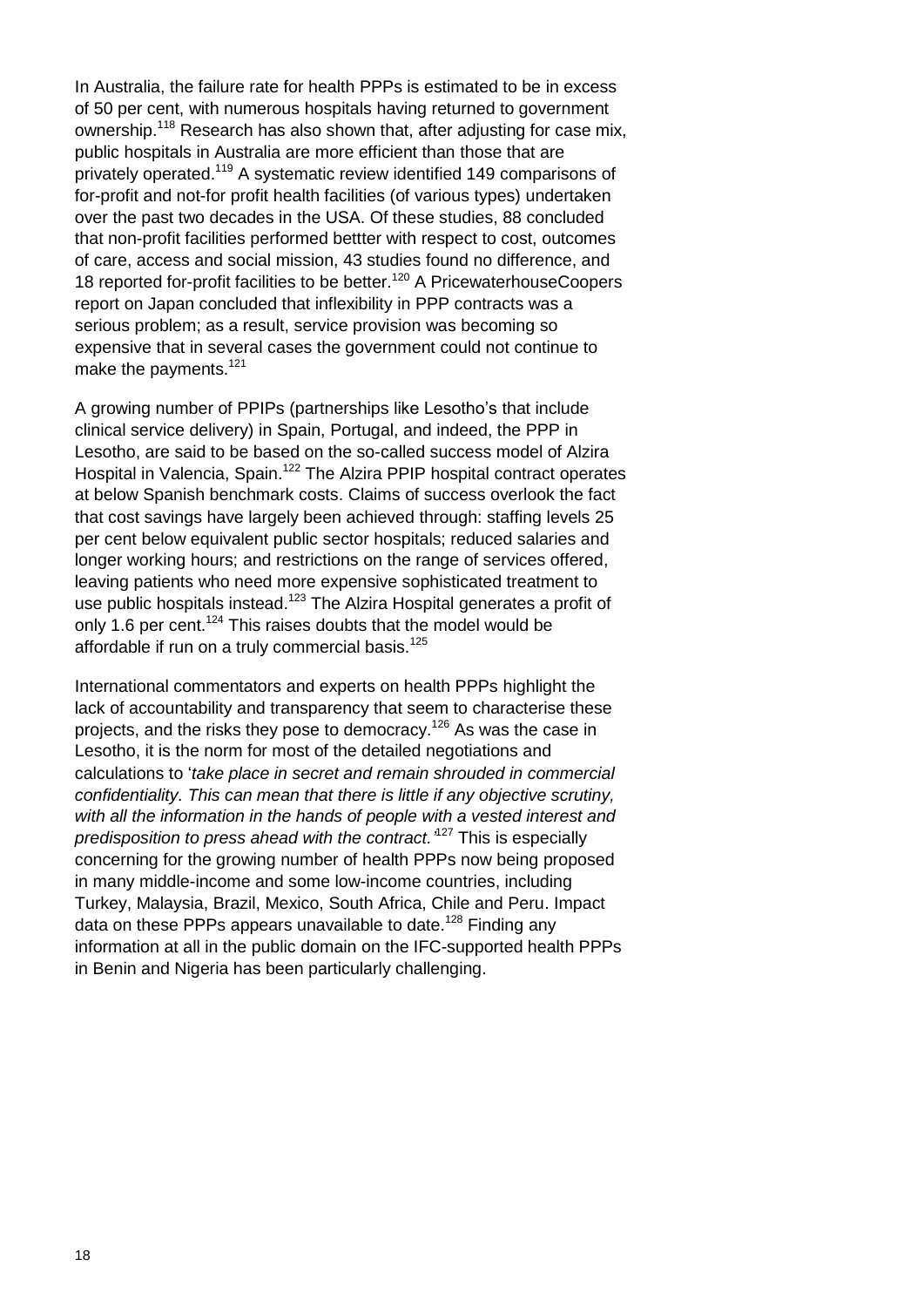# 6 CONCLUSIONS AND RECOMMENDATIONS

The Lesotho health PPP has been described as opening a new era for private sector involvement in health care in Africa. Instead, the Ministry of Health in one of the world's poorest and most unequal countries is locked into an 18 year contract which already consumes 51 per cent of its budget. Far from being cost neutral, government spending on the IFC's flagship health PPP is spiralling; drawing resources away from other urgent healthcare needs and exacerbating health inequalities across the country.

Lesotho's experience supports the international evidence that health PPPs can be extremely high risk and costly, and strongly suggests that they should be avoided, especially in low-income, low-capacity contexts where they constitute a threat to the entire health system. Instead, lessons should be learnt from successful countries making most significant progress towards universal health coverage, all of which rely heavily on public financing and delivery of healthcare.<sup>129 130</sup> As such, explicit preference should be given for financing health infrastructure and services via lower-cost publicly channeled financing. This could include concessional and non-concessional multilateral and bilateral funding.

IFC should be held to account for the poor quality of its advice to the Government of Lesotho and for marketing this health PPP as a success internationally, despite its unsustainable cost.

Oxfam and the Lesotho Consumer Protection Association make the following recommendations.

#### **In Lesotho**

#### **The World Bank Group** should:

- finance and publish a fully independent and transparent expert financial audit and broader review of the Lesotho health PPP in partnership with the Government of Lesotho, including a presentation of the full range of options available to remedy the negative impact of the partnership. The review should cover, but not be limited to options for contract renegotiation, termination and mitigation in order to reduce costs to the government. The World Bank Group should finance independent, not IFC provided, advice and support to the Government of Lesotho in this process if requested;
- scale up funding to support the Lesotho Ministry of Health to uphold and fully implement its commitment to revitalise primary healthcare and especially to rapidly increase the number of nurses, doctors and other health workers.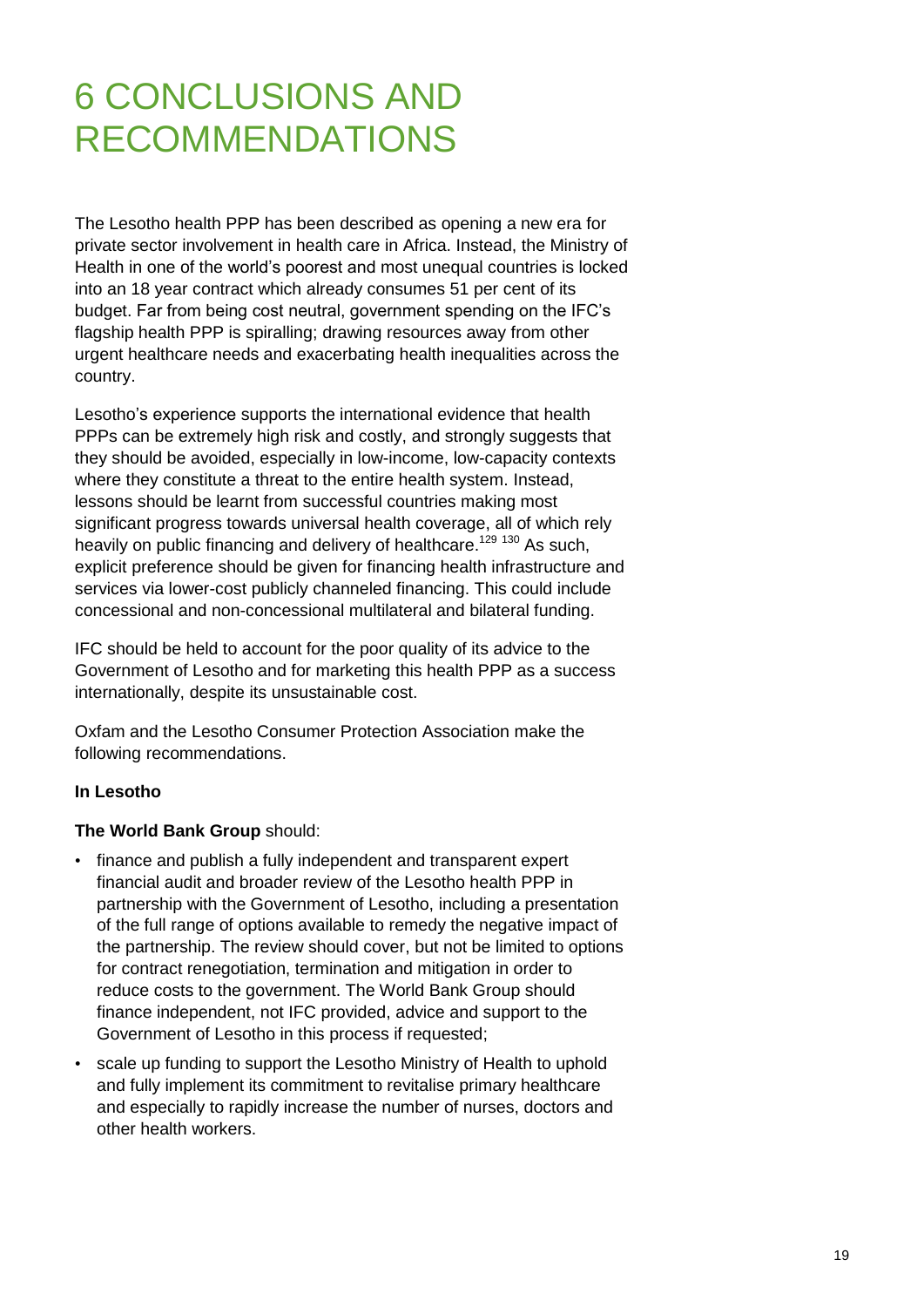#### **The Government of Lesotho** should:

- fully implement its commitment to revitalise primary healthcare, prioritising investment in rural areas where more than three-quarters of the population live;
- build and strengthen the capacity of the Ministry of Health and Ministry of Finance to manage the PPP contract and reduce cost escalation as effectively as possible. This should include supervision of Tsepong's performance and ensure that financial penalties are applied when standards fall. Tsepong should be held to account for its obligation to operate the PPP hospital as a fully functioning teaching hospital;
- create a platform to actively engage civil society in monitoring and evaluating service delivery at the PPP hospital and across the health sector more generally;
- publish a full financial statement and explanation of costs of the PPP to date, to support public scrutiny and understanding;
- avoid further health PPPs unless and until the Tsepong PPP has been fully reviewed, audited and the findings published; and it can be proven, using national and international evidence, that health PPPs constitute a more appropriate, cost-effective, and equitable approach to healthcare financing and delivery than publicly financed options in Lesotho.

**Tsepong Ltd** should publish a full financial statement and explanation of costs to date invoiced to the Government of Lesotho. This should include a full explanation for services that are not yet provided that are included in the original PPP contract and any additional services agreed with government and invoiced for since that time. Tsepong Ltd should also provide evidence to demonstrate how it is upholding its contractual obligation to local economic empowerment.

#### **Internationally**

**The World Bank Group** should cease all IFC advisory work in support of pipeline health PPPs until and unless:

- the IFC's role in the Lesotho health PPP has been fully and transparently audited and reviewed and explanations have been published as to why the high-risk and unaffordable contract was pursued;
- the competency and appropriateness of the IFC as a transaction advisor on health PPPs on behalf of low- and middle-income country governments has been fully and independently investigated, with results published and reviewed by the World Bank Group Board;
- a full independent review has been undertaken and peer-reviewed evidence provided to support the appropriateness, cost-effectiveness, clinical and equity impact of health PPPs in low-income, low government capacity contexts;
- commitments can be made in the case of any future proposed health PPP supported by the World Bank Group to: conduct and publish a comprehensive value for money and equity impact assessment, demonstrating that potential benefits from PPP financing and service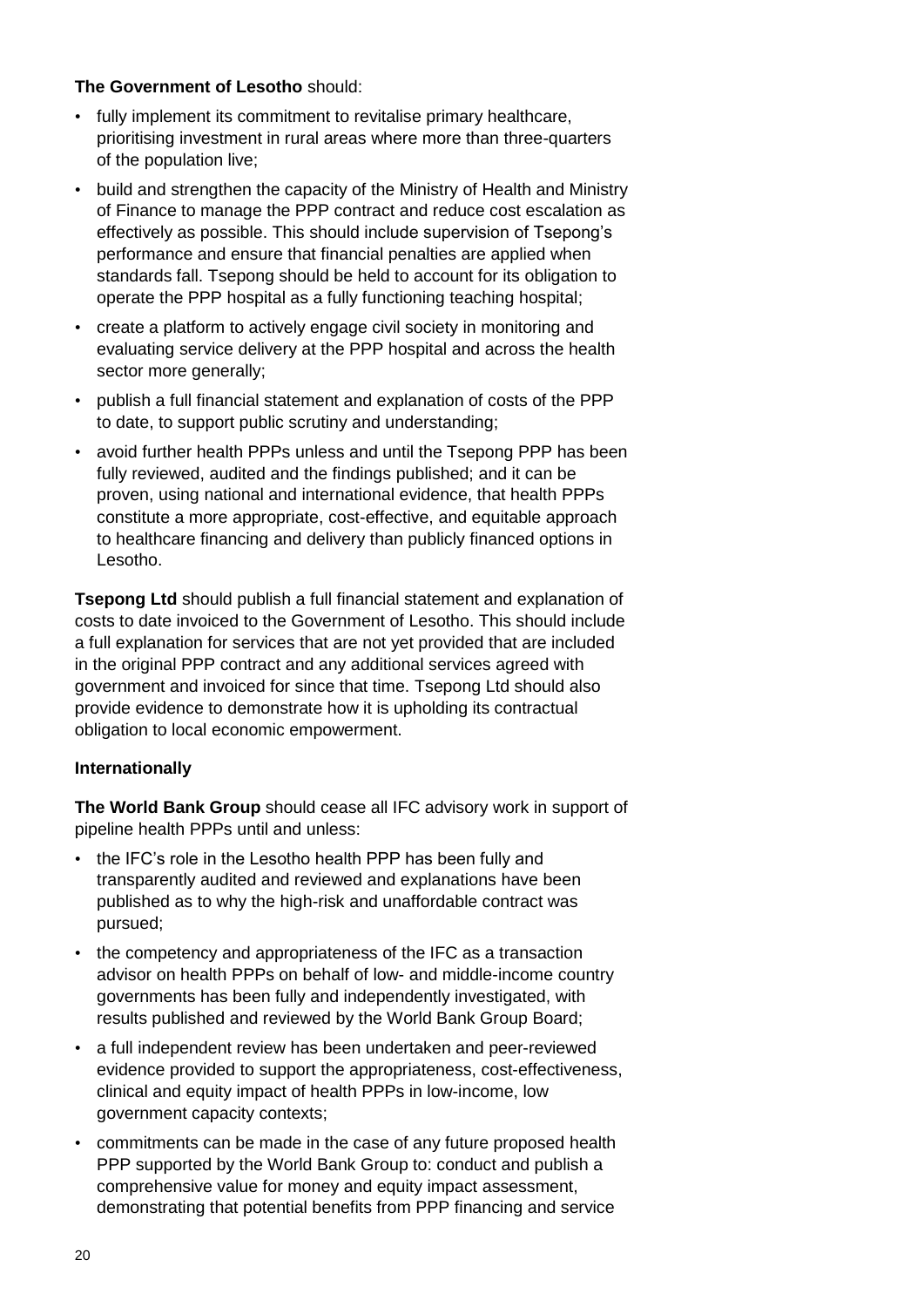delivery outweigh extra costs and risks, especially for the rest of the health system; maximize transparency and accountability by ensuring full stakeholder participation, including national parliaments and citizens, at all stages of PPP development; ensure that projected revenue expenditure on PPPs is made explicit in national debt strategies and country sustainability analysis.

**The World Bank** should implement its commitment to universal health coverage and equity in health by prioritising investment in free universal public services with an emphasis on primary and secondary healthcare in low- and middle-income countries

- The governments of the UK, the Netherlands, Japan and South Africa should urge the World Bank Group to implement the above recommendations and they should review their financial support to the IFC for this high-risk, high-cost model of health financing and delivery.
- Low- and middle-income country governments should avoid replicating the Lesotho health PPP model and avoid seeking advice from the IFC on health PPPs until and unless the IFC's competency has been fully investigated and confirmed. Instead give preference to public financing options for health infrastructure and services as a proven way to accelerate progress towards universal and equitable healthcare for all.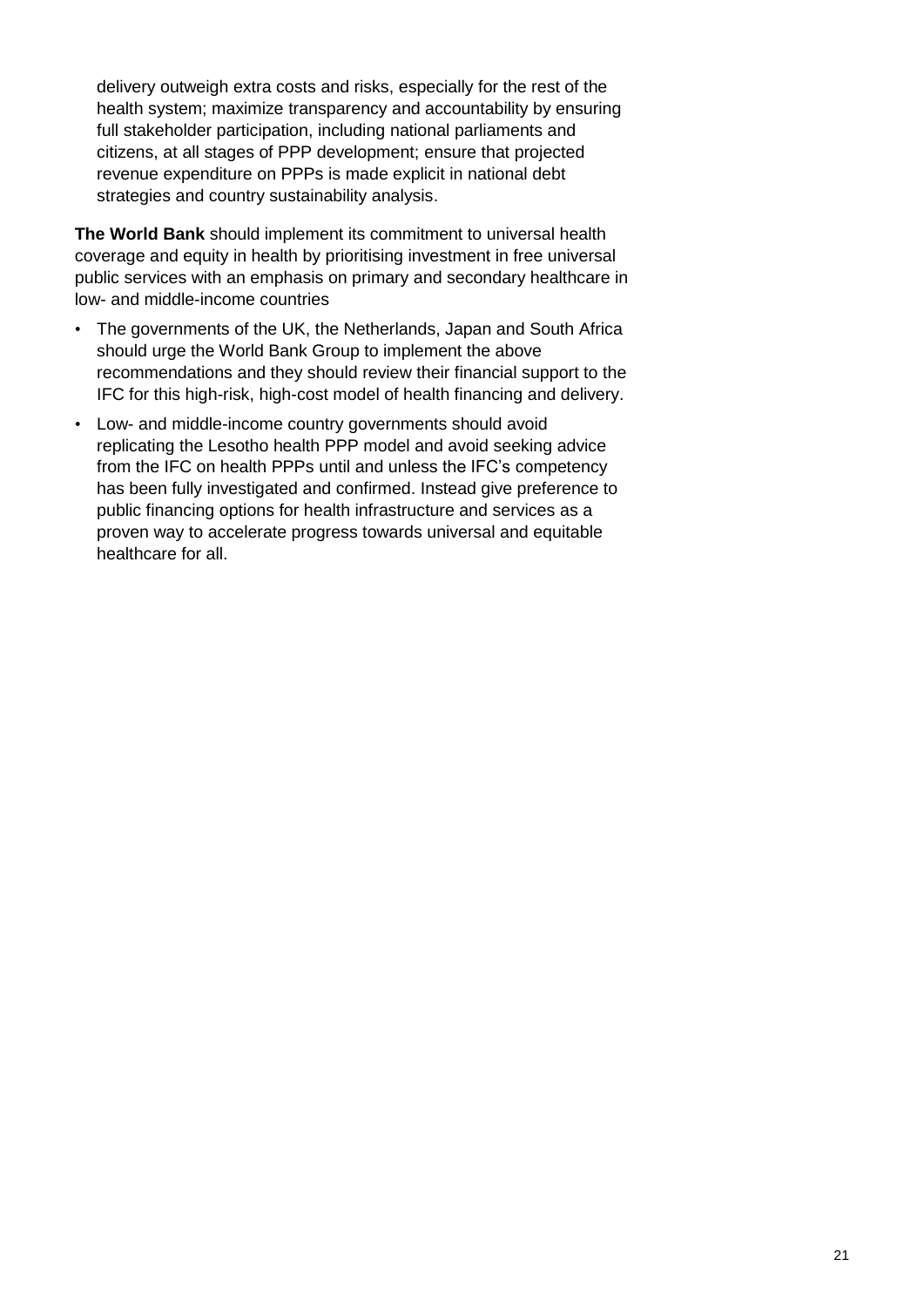### NOTES

Nineteen interviews were conducted in Lesotho for this report in February 2014 with representatives from the Government of Lesotho, Netcare, Tsepong Ltd, health worker associations, civil society organisations, the Christian Health Association of Lesotho, as well as district level and other health practitioners. A focus group was conducted with several Tspong Shareholders. Due to the sensitivity of the Lesotho health PPP most of the individual interviewees preferred to remain anonymous.

- 1 World Bank (2010), ‗Lesotho. Sharing Growth by Reducing Inequality and Vulnerability: Choices for Change. A Poverty, Gender, and Social Assessment', Report No.: 46297-LS, Washington DC: The World Bank[, http://www](http://www-wds.worldbank.org/external/default/WDSContentServer/WDSP/IB/2010/08/05/000333038_20100805000656/Rendered/PDF/462970ESW0P1011Official0Use0Only191.pdf)[wds.worldbank.org/external/default/WDSContentServer/WDSP/IB/2010/08/05/000333038\\_201008](http://www-wds.worldbank.org/external/default/WDSContentServer/WDSP/IB/2010/08/05/000333038_20100805000656/Rendered/PDF/462970ESW0P1011Official0Use0Only191.pdf) [05000656/Rendered/PDF/462970ESW0P1011Official0Use0Only191.pdf](http://www-wds.worldbank.org/external/default/WDSContentServer/WDSP/IB/2010/08/05/000333038_20100805000656/Rendered/PDF/462970ESW0P1011Official0Use0Only191.pdf)
- 2 J. May, B. Roberts, G. Moqasa, and I. Woolard (2002) ‗Poverty and Inequality in Lesotho' CSDS Working Paper No. 3[6 http://sods.ukzn.ac.za/files/wp36.pdf](http://sods.ukzn.ac.za/files/wp36.pdf)
- 3 World Bank (2013), Project Information Document (PID) Appraisal Stage, wwwwds.worldbank.org/external/default/WDSContentServer/WDSP/AFR/2013/12/04/090224b0820f3e4 2/1\_0/Rendered/PDF/Project0Inform0rt0Project000P143197.pdf
- 4 World Bank (2010) op.cit.

5 Ibid.

- 6 [World](file:///C:/Documents%20and%20Settings/amarriott/Local%20Settings/Temp/notes1C8406/World) Health Organization, (2013) ‗World Health Statistics 2013'. Available from [http://www.who.int/gho/publications/world\\_health\\_statistics/2013/en/,](http://www.who.int/gho/publications/world_health_statistics/2013/en/) last accessed 28th March 2014.
- 7 World Bank (2010) op. cit.
- 8 Ibid.
- 9 Ibid.
- 10 T. Matope (2014) 'A mountain of challenges' Lesotho Times, 20-26 February
- 11 Oxfam International (2014) ‗Working for the many: public services fight inequality' Oxford, Oxfam International[, http://oxf.am/5T3;](http://oxf.am/5T3) Oxfam International (2013) ‗Working for the few: political capture and economic inequality' Oxford, Oxfam International[, http://policy](http://policy-practice.oxfam.org.uk/publications/working-for-the-few-political-capture-and-economic-inequality-311312)[practice.oxfam.org.uk/publications/working-for-the-few-political-capture-and-economic-inequality-](http://policy-practice.oxfam.org.uk/publications/working-for-the-few-political-capture-and-economic-inequality-311312)[311312](http://policy-practice.oxfam.org.uk/publications/working-for-the-few-political-capture-and-economic-inequality-311312)
- 12 IMF (2014), 'Sound policy design: the efficient way to cut inequality', IMF Survey magazine: Policy, [www.imf.org/external/pubs/ft/survey/so/2014/POL031314A.htm](http://www.imf.org/external/pubs/ft/survey/so/2014/POL031314A.htm)
- 13 For example, Speech by World Bank Group President Jim Yong Kim on Universal Health Coverage in Emerging Economies, Center for Strategic and International Studies Conference on Universal Health Coverage in Emerging Economies, Washington DC, 14 January 2014, [www.worldbank.org/en/news/speech/2014/01/14/speech-world-bank-group-president-jim-yong-kim](http://www.worldbank.org/en/news/speech/2014/01/14/speech-world-bank-group-president-jim-yong-kim-health-emerging-economies)[health-emerging-economies;](http://www.worldbank.org/en/news/speech/2014/01/14/speech-world-bank-group-president-jim-yong-kim-health-emerging-economies) Speech by World Bank Group President Jim Yong Kim at the Government of Japan-World Bank Conference on Universal Health Coverage, Tokyo, 6 December 2013, [www.worldbank.org/en/news/speech/2013/12/06/speech-world-bank-group-president-jim](http://www.worldbank.org/en/news/speech/2013/12/06/speech-world-bank-group-president-jim-yong-kim-government-japan-conference-universal-health-coverage)[yong-kim-government-japan-conference-universal-health-coverage](http://www.worldbank.org/en/news/speech/2013/12/06/speech-world-bank-group-president-jim-yong-kim-government-japan-conference-universal-health-coverage)
- 14 World Bank, 'Lesotho: Health Sector Reform Program Phase II', [http://web.worldbank.org/WBSITE/EXTERNAL/COUNTRIES/AFRICAEXT/0,,contentMDK:2270708](http://web.worldbank.org/WBSITE/EXTERNAL/COUNTRIES/AFRICAEXT/0,,contentMDK:22707082~pagePK:146736~piPK:226340~theSitePK:258644,00.html?cid=3001_2) [2~pagePK:146736~piPK:226340~theSitePK:258644,00.html?cid=3001\\_2](http://web.worldbank.org/WBSITE/EXTERNAL/COUNTRIES/AFRICAEXT/0,,contentMDK:22707082~pagePK:146736~piPK:226340~theSitePK:258644,00.html?cid=3001_2)
- 15 World Bank (2005) Project appraisal document on a proposed credit in the amount of SDR 4.5 million (US\$ 6.5m equivalent) to the Kingdom of Lesotho for Health Sector Reform Phase II project, 15 September 2005. The World Bank, wwwwds.worldbank.org/external/default/WDSContentServer/WDSP/IB/2005/09/29/000090341\_200509 29090746/Rendered/PDF/32003.pdf
- 16 Ibid[. http://www](http://www-wds.worldbank.org/external/default/WDSContentServer/WDSP/IB/2005/09/29/000090341_20050929090746/Rendered/PDF/32003.pdf)[wds.worldbank.org/external/default/WDSContentServer/WDSP/IB/2005/09/29/000090341\\_200509](http://www-wds.worldbank.org/external/default/WDSContentServer/WDSP/IB/2005/09/29/000090341_20050929090746/Rendered/PDF/32003.pdf) [29090746/Rendered/PDF/32003.pdf](http://www-wds.worldbank.org/external/default/WDSContentServer/WDSP/IB/2005/09/29/000090341_20050929090746/Rendered/PDF/32003.pdf)
- 17 M. Hellowell (2013) 'Queen 'Mamohato Memorial Hospital PPP Report of the PPP expert' June 27, 2013 (Unpublished)
- 18 C.M.N. Faustino Coelho and C. O'Farrell, ‗A Pioneering Healthcare Transaction', Handshake, IFC magazine[, www.ministerialleadershipinhealth.org/wp-content/uploads/sites/19/2013/07/Lesotho-](http://www.ministerialleadershipinhealth.org/wp-content/uploads/sites/19/2013/07/Lesotho-Hopsital-PPP-A-Pioneering-Healthcare-Transaction.pdf)[Hopsital-PPP-A-Pioneering-Healthcare-Transaction.pdf](http://www.ministerialleadershipinhealth.org/wp-content/uploads/sites/19/2013/07/Lesotho-Hopsital-PPP-A-Pioneering-Healthcare-Transaction.pdf)
- 19 World Bank (2011) 'A public-private partnership reshapes healthcare for the people of Lesotho'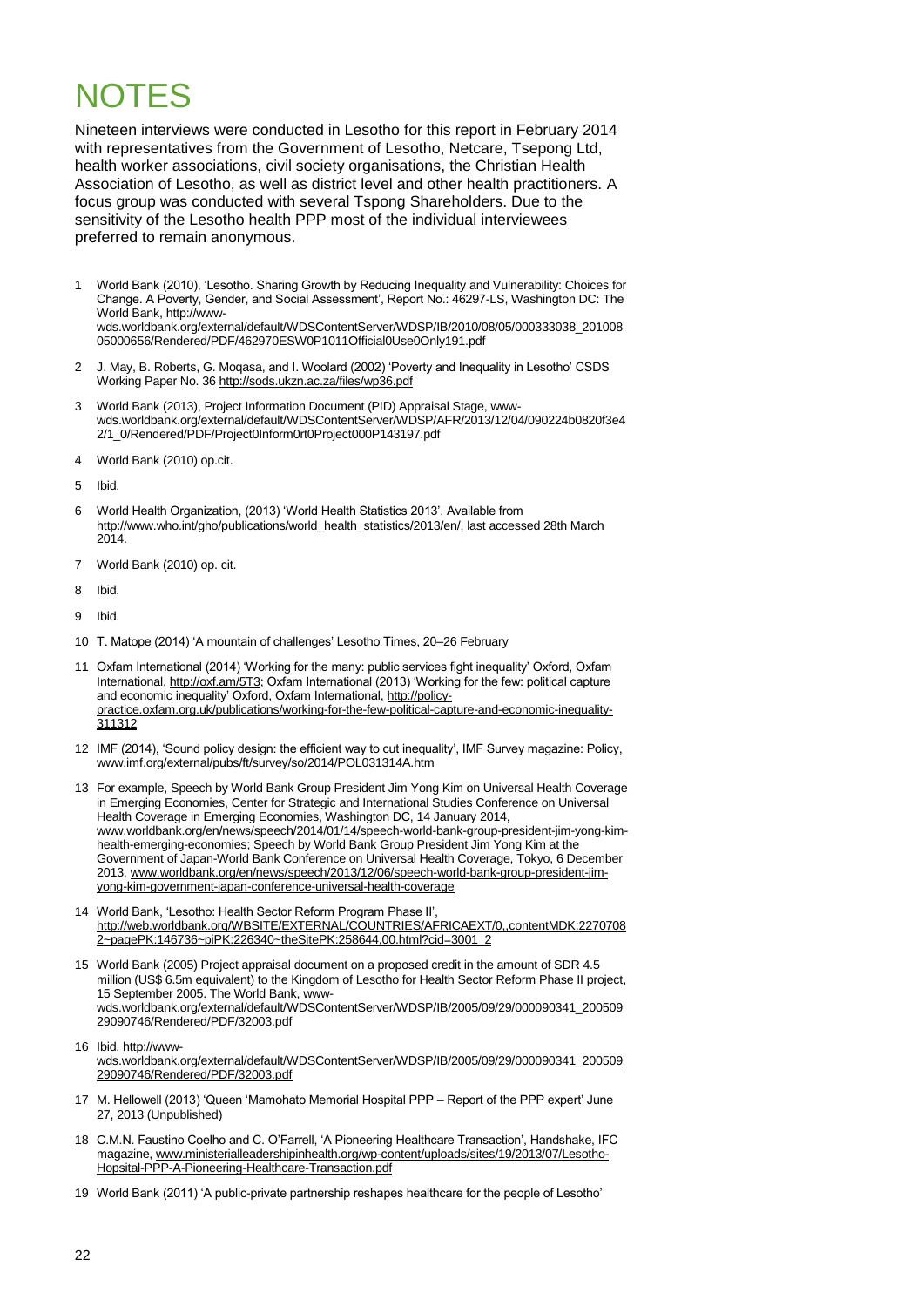World Bank video http://www.youtube.com/watch?v=VEDkDNJYt0Y&feature=player\_embedded

- 20 List of models sourced from M. McKee, N. Edwards and R. Atun (2006) 'Public Private Partnerships for Hospitals' Bulletin of the World Health Organisation 2006: 84:890–896
- 21 One important objective of the health PPP from a government perspective was to promote local economic development via the involvement of small and medium local businesses.
- 22 T. Vian, N. McIntosh, A. Grabowski, B. Brooks, B. Jack and E. Limakatso (2013) 'Endline study for Queen Mamohato Hospital Public Private Partnership (PPP)' Final Report , September, Centre for Global Health and Development, Boston University, Department of Family Medicine, Boston University and Lesotho Boston Health Alliance, Maser[u http://devpolicy.org/pdf/Endline-Study-PPP-](http://devpolicy.org/pdf/Endline-Study-PPP-Lesotho-Final-Report-2013.pdf)[Lesotho-Final-Report-2013.pdf](http://devpolicy.org/pdf/Endline-Study-PPP-Lesotho-Final-Report-2013.pdf) last accessed 1 April 2014
- 23 IFC (2009), Breaking New Ground: Lesotho Hospital Public-Private Partnership—A Model for Integrated Health Services Delivery'. IFC SmartLessons. International Finance Corporation, [www.ifc.org/wps/wcm/connect/72379880498390c582f4d2336b93d75f/LesothoHospital\\_Smartlesso](http://www.ifc.org/wps/wcm/connect/72379880498390c582f4d2336b93d75f/LesothoHospital_Smartlesson.pdf?MOD=AJPERES&CACHEID=72379880498390c582f4d2336b93d75f) [n.pdf?MOD=AJPERES&CACHEID=72379880498390c582f4d2336b93d75f](http://www.ifc.org/wps/wcm/connect/72379880498390c582f4d2336b93d75f/LesothoHospital_Smartlesson.pdf?MOD=AJPERES&CACHEID=72379880498390c582f4d2336b93d75f)
- 24 The payment for excess patients in local currency is M50 for inpatient and M8,326 for outpatients and is set at the base date of the contract – April 2007. It is escalated each year according to a complex inflation index heavily influenced by South Africa's medical inflation rate. It should be noted that in the Payment Schedule for the Tsepong PPP, the prices appear the wrong way round – i.e. M50 for inpatient and M8,325 for outpatients. It has been assumed this is an error, but it is one that should be double checked by the Government of Lesotho.
- 25 World Bank (2013) 'Implementation and results report (TF-91156) on a grant in the amount of US\$6.25 million to the Kingdom of Lesotho for a Lesotho new hospital PPP project' September 20, [http://www](http://www-wds.worldbank.org/external/default/WDSContentServer/WDSP/IB/2013/10/09/000356161_20131009141930/Rendered/PDF/ICR27620ICR0Ki000PUBLIC00Box379843B.pdf)[wds.worldbank.org/external/default/WDSContentServer/WDSP/IB/2013/10/09/000356161\\_201310](http://www-wds.worldbank.org/external/default/WDSContentServer/WDSP/IB/2013/10/09/000356161_20131009141930/Rendered/PDF/ICR27620ICR0Ki000PUBLIC00Box379843B.pdf) [09141930/Rendered/PDF/ICR27620ICR0Ki000PUBLIC00Box379843B.pdf](http://www-wds.worldbank.org/external/default/WDSContentServer/WDSP/IB/2013/10/09/000356161_20131009141930/Rendered/PDF/ICR27620ICR0Ki000PUBLIC00Box379843B.pdf)
- 26 World Bank (2011) op. cit.
- 27 African Press Organization (2007), 'New hospital for Lesotho through public–private partnership designed by IFC', Press release, 18 December[, https://appablog.wordpress.com/2007/12/18/new](https://appablog.wordpress.com/2007/12/18/new-hospital-for-lesotho-through-public-private-partnership-designed-by-ifc/)[hospital-for-lesotho-through-public-private-partnership-designed-by-ifc/](https://appablog.wordpress.com/2007/12/18/new-hospital-for-lesotho-through-public-private-partnership-designed-by-ifc/)
- 28 Benin President's State of the Nation address, December 2012, [www.24haubenin.info/spip.php?article968,](http://www.24haubenin.info/spip.php?article968) For more information on PPPs in Benin, see IFC (2013), IFC Advisory Services in Public-Private Partnerships: Sub-Saharan Africa, [www.ifc.org/wps/wcm/connect/a7370e80498391dd864cd6336b93d75f/RegionalFactsheet\\_Africa.p](http://www.ifc.org/wps/wcm/connect/a7370e80498391dd864cd6336b93d75f/RegionalFactsheet_Africa.pdf?MOD=AJPERES) [df?MOD=AJPERES](http://www.ifc.org/wps/wcm/connect/a7370e80498391dd864cd6336b93d75f/RegionalFactsheet_Africa.pdf?MOD=AJPERES) ; and for Nigeria, see ‗Nigeria; Cross River State Hospital', [www.scribd.com/doc/159713717/Nigeria-Cross-River-State-Hospital](http://www.scribd.com/doc/159713717/Nigeria-Cross-River-State-Hospital)
- 29 ‗Pilot Health PPP Advisory Facility', HANSHEP website (Harnessing non-state actors for better health for the poor)[, www.hanshep.org/our-programmes/pilot-health-ppp-advisory-facility](http://www.hanshep.org/our-programmes/pilot-health-ppp-advisory-facility)
- 30 Confirmed in recent email communication with Dirk Sommer, IFC Advisory Services Department
- 31 Information seen by Oxfam
- 32 Lister's early analysis of the Lesotho health PPP was partly financed by Oxfam GB and his work published on the Oxfam hosted sit[e www.globalhealthcheck.org.](http://www.globalhealthcheck.org/) He has since published updated analysis in his own publication Lister, J. (2013) Health Policy Reform: Global Health versus Private Profit, UK, Libri Publishing
- 33 J. Lister (2011) [‗Lesotho hospital public private partnership: new model or false](http://www.globalhealthcheck.org/?p=481)  [start?'http://www.globalhealthcheck.org/?p=481.](http://www.globalhealthcheck.org/?p=481)
- 34 The cost of the new privately run hospital is calculated at between 123% and 226% more than the old Queen Elizabeth II Hospital (QE II). Vian, T. et al op. cit. pp. 21
- 35 The IFC-commissioned Endline study seems almost purposively misleading on this point. The study claims that in the baseline year of 2006/7, the old QEII hospital cost 38.5% of the total budget. But the figure used unfairly includes not only the old QE II Hospital but also referrals, Maseru District health centres and filter clinics, QE II's allotment for Laboratory and Research, Pharmaceutical Services, and Blood Transfusion. The fairer comparator expenditure figure from the baseline study (also used in the Endline study to calculate the cost of the QE II in today's figures) is M98,061,948 in 2006/7. As a proportion of the total health budget of M344,333,030 in 2006/7, expenditure on the QE II therefore consumed 28%.
- 36 T. Vian et al op. cit.
- 37 Ibid. pp. 22
- 38 Our estimated total cost of the health PPP for 2013/14 is M714 million (see following endnote). Using the same baseline figures and methodology used by the authors of the IFC commissioned endline study for the PPP, this cost amounts to between 197% and 364% higher than the QEII hospital would have cost in 2013/14, or between 3 and 4.6 times more. It should be noted that a small proportion of cost increases may be accounted for by additional services not in the original contract but now provided by Tsepong such as transport and a blood bank.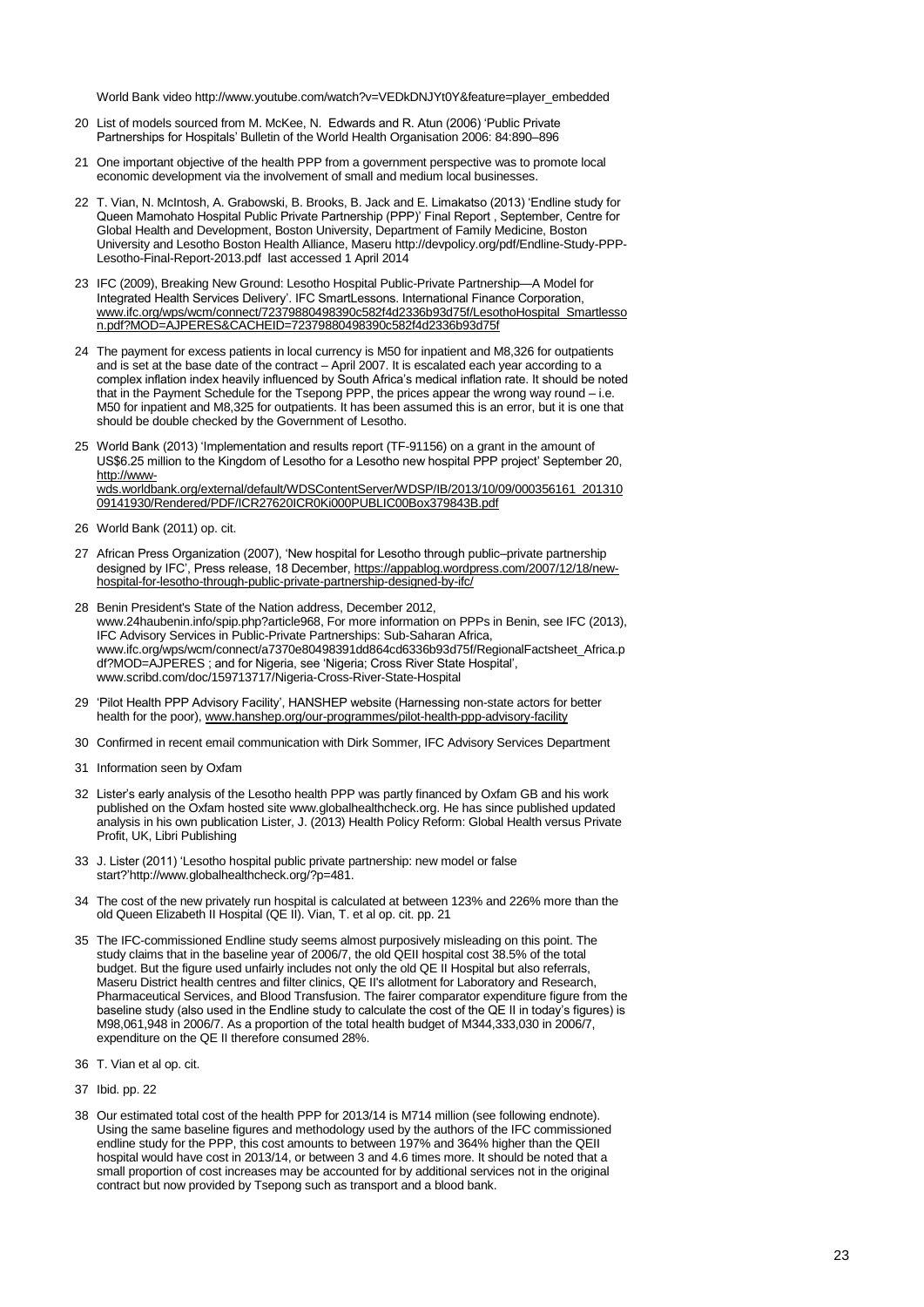- 39 The estimated total cost of the PPP in 2013/14 is M714 million or \$67m (average 2013 exchange rate to US\$ at 10.5975[0 www.xe.com](http://www.xe.com/) ). The total health budget for 2013/14 was M1.4 billion and the estimated projected outturn or total health expenditure in February 2014 was M1.6 billion. The estimated total cost is based primarily on information provided by a senior official within the Ministry of Health. The figure was broken down into the estimated total unitary fee, referrals, interest fees and penalties for late payments, transport, and shortfalls in payments carried over from 2012/13. Some carry over costs from the previous year are included in the estimated figure for 2013/14 and therefore may not be a true reflection of future annual costs. However, the senior official from the Ministry of Health said that under-payment is likely to be a recurring issue from year to year due to affordability problems so these costs need to be accounted for. The total figure provided by the Ministry of Health also included M46 million for excess patients from the previous two years. Although this is due for payment in 2013/14 and will therefore come out of the same financial year budget we are aware this figure was included in the IFC commissioned endline study figures for the cost of the PPP in 2012/13. We therefore decided to exclude this figure from the estimated total cost for 2013/14. Also added to the total cost estimate was an invoice for M100 million for excess patients for 2013 that was yet to be processed by the MoH (but was confirmed to us by a key informant from Tsepong).
- 40 The original cost to the government that was agreed as ‗affordable' between the World Bank and the Government of Lesotho was M180,4 million per annum excluding VAT, stated in 2007 terms and indexed to CPI. (Cited in 'The Kingdom of Lesotho: New Referral Hospital Public Private Partnerships – Request for Best and Final Offers', 30 October 2008, Netcare Consortium and IFC). In 2013/14 this would amount to M298.8 million per annum when adjusted for inflation and including VAT. The real cost of the PPP in 2013/14 is 2.4 times this value at an estimated M714 million.
- 41 The cost to government of excess patients in 2013 was M100 million, confirmed by a key informant from Tsepong.
- 42 Information provided by senior official in the Ministry of Health
- 43 Ibid.
- 44 According to the Kingdom of Lesotho New Referral Hospital Financial Model by Tsepong (PTY) Ltd, 20 March 2009 the projected nominal Post Finance Internal Rate of Return is 25.2%
- 45 V. [Vecchi,](http://www.ncbi.nlm.nih.gov/pubmed?term=Vecchi%20V%5BAuthor%5D&cauthor=true&cauthor_uid=23332120) M. [Hellowell a](http://www.ncbi.nlm.nih.gov/pubmed?term=Hellowell%20M%5BAuthor%5D&cauthor=true&cauthor_uid=23332120)nd S. Gatti (2013) ‗Does the private sector receive an excessive return from investments in health care infrastructure projects? Evidence from the UK'.Health Policy 110(2– 3):243–270
- 46 All figures taken and calculated from the financial model for the Tsepong PPP
- 47 M. Hellowell and A. Pollock (2009) 'The private financing of NHS hospitals: politics, policy and practice', Economic Affairs 29(1): 13-19.
- 48 The baseline unitary fee agreed as affordable between the IFC and Government of Lesotho was M180.4 million stated in 2007 terms and indexed to CPI. The baseline unitary fee widely cited in World Bank documentation as agreed in the PPP contract was M255 million, excluding VAT. Using 2013 average exchange rate to US\$ at 10.59750 [www.xe.com](http://www.xe.com/)
- 49 All figures taken and calculated from the Financial Model for the Tsepong PPP
- 50 As outlined in the Tsepong PPP Payment Schedule
- 51 Ibid.
- 52 South Africa's normally high rate of medical inflation is widely regarded as being driven by price escalation of private medical services in the country rather than the cost of medicines which are more heavily controlled by the government. While it might be prudent to factor in the cost of South African medical products in the composite inflation index used by the Lesotho PPP, due to significant dependence on important goods from South Africa, the price of medical services in South Africa is less likely to have a significant impact on Tsepong's running costs. As such it is inappropriate that South African medical inflation has such a strong (57% weighting within the composite inflation index) influence on the fee paid by the Government of Lesotho to Tsepong. It is of note that medical inflation in South Africa has been unusually low in the past few years and so will not have had a significant bearing to date on the cost of the unitary fee. The Government of Lesotho remains at high risk however, that South African medical inflation rates will return to their high norm in the near future.
- 53 The Endline study also noted significant discrepancies in estimates of patient numbers at QEII reporting that one nurse manager at QEII suggested that the registers could have missed between 10 and 20% of patients. T. Vian et al op. cit.pp 31
- 54 M. Hellowell op. cit.
- 55 J. Lister (2013) Health Policy Reform: Global Health versus Private Profit, UK, Libri Publishing, pp  $109$
- 56 M46 million as calculated in T. Vian. et al op. cit and using 2013 average exchange rate to US\$ at 10.59750 [www.xe.com](http://www.xe.com/)
- 57 M100 million confirmed by Tsepong key informant and using 2013 average exchange rate to US\$ at 10.5975[0 www.xe.com](http://www.xe.com/)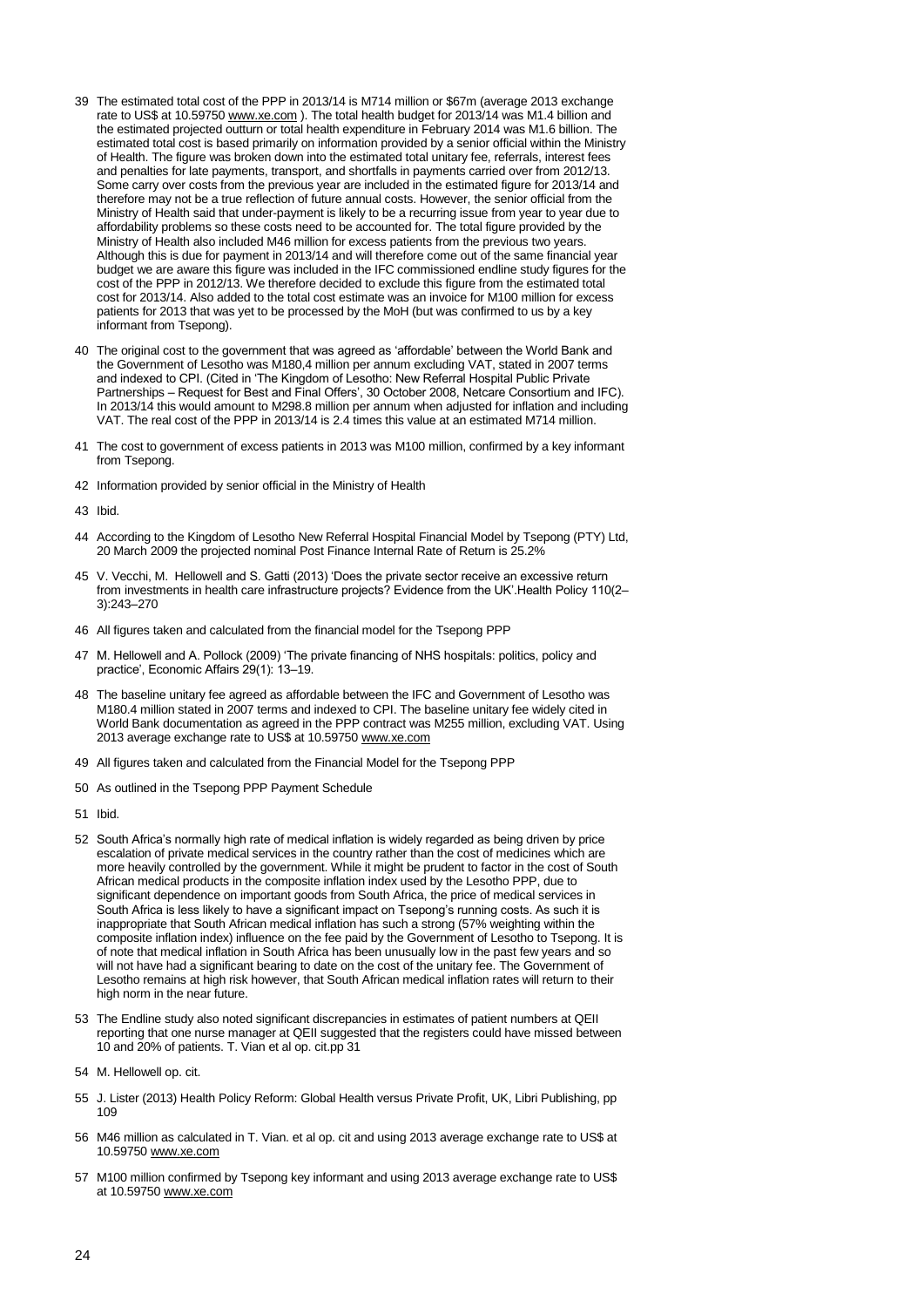- 58 From 1,353 in 2007 to 2,173 in 2012. T. Vian et al op. cit.
- 59 Communication from Netcare, 28 March 2014
- 60 Lesotho–Boston Health Alliance 2009: 72 cited in Lister (2013) op. cit.
- 61 The estimated cost of interest charges passed to government given by a Tsepong key informant was M8 million and using 2013 average exchange rate to US\$ at 10.5975[0 www.xe.com](http://www.xe.com/)
- 62 Information given by Tsepong key informant.
- 63 M. Hellowell op. cit.
- 64 To secure financing for the project the Government offered certain loan assurances to the DBSA through a Direct Lenders Agreement. S. Downs, D. Montagu, P. da Rita, E. Brashers and R. Feachem (2013). 'Health systems innovation in Lesotho: Design and early operations of the Maseru Public-Private Integrated Partnership', Healthcare Public-Private Series , No. 1. San Francisco: The Global Health Group, Global Health Sciences, University of California, San Francisco and PwC. Produced in the USA. First Edition, March 2013 [http://www.pwc.com/en\\_GX/gx/healthcare/publications/assets/pwc-health-system-innovation-in](http://www.pwc.com/en_GX/gx/healthcare/publications/assets/pwc-health-system-innovation-in-lesotho-complete-report-pdf.pdf)[lesotho-complete-report-pdf.pdf](http://www.pwc.com/en_GX/gx/healthcare/publications/assets/pwc-health-system-innovation-in-lesotho-complete-report-pdf.pdf)
- 65 T. Vian et al op. cit.
- 66 Figures taken from the Tsepong PPP Financial Model and converted to US\$ using 2013 average exchange rate to US\$ at 10.5975[0 www.xe.com](http://www.xe.com/)
- 67 M. Hellowell op. cit. (2013)
- 68 According to the Tsepong PPP Financial Model the overall return to equity = 25.19% (accounting for 15% of total). The return on the DBSA loan = 11.61% (accounting for 85% of total). So the overall blended interest rate, in effect Tsepong's Weighted Average Cost of Capital = 13.647%.
- 69 Communication with World Bank on 28 March 2014
- 70 The Tsepong PPP Financial Model confirms the total funding required to build the hospital was M1,164,541,000. With a government contribution of M400 million matched by donors this would leave a financing gap of M365 million. Using 2013 average exchange rate to US\$ at 10.59750 [www.xe.com](http://www.xe.com/)
- 71 Prospectus for Lesotho Government Treasury Bonds, [http://www.africanbondmarkets.org/fileadmin/Countries/Lesotho/Central\\_Bank\\_of\\_Lesotho/Lesotho](http://www.africanbondmarkets.org/fileadmin/Countries/Lesotho/Central_Bank_of_Lesotho/Lesotho_10_Yr_Bond_Prospectus.2011.Jun.1%20(1).pdf) [\\_10\\_Yr\\_Bond\\_Prospectus.2011.Jun.1%20\(1\).pdf](http://www.africanbondmarkets.org/fileadmin/Countries/Lesotho/Central_Bank_of_Lesotho/Lesotho_10_Yr_Bond_Prospectus.2011.Jun.1%20(1).pdf)
- 72 All clinical outcomes reported are from T. Vian op. cit.
- 73 Male and female medical ward patients had higher mortality rates at QMMH (33% and 30%, respectively) compared to QE II (26% and 19%, respectively). Mortality rates in female surgical patients increased (from 6% to 7.6%) at QMMH compared to QE II, T. Vian op. cit.
- 74 Reported in T. Vian. op. cit. and confirmed by every stakeholder of the PPP we interviewed.
- 75 The old public hospital was situated in the centre of the capital Maseru while the QMMH is in a Greenfield site on the outskirts of the city. A number of stakeholders of the health PPP said the increased transport costs for poor patients were a matter of concern and the IFC-commissioned Endline study recommended that access and equity should be evaluated.
- 76 Other reasons could include changes in the way patients and conditions are classified; and changes in hospital discharge criteria.
- 77 World Bank communication to Oxfam 28 March 2014, and World Bank (2013) op. cit. pp14
- 78 The lack of data led the authors of the endline study to assume an average ratio of 3 outpatients to 1 inpatient to estimate a per patient unit cost. The charges made by Tsepong to the government for excess patients outpatients and inpatients (M50 and M8.326 respectively at 2007 prices) alone suggest this ratio is far from accurate.
- 79 T. Vian et al op. cit. pp.24
- 80 World Bank (2005) op. cit.
- 81 Government of Lesotho 'Estimates of the Kingdom of Lesotho for the financial year 2014/15.' Made available by the Ministry of Health and the Lesotho Public Accounts Committee
- 82 The budget line referred to is 'Purchase of health services' and refers to expenditure by government on third party or non-government health care providers. The budget for purchase of health services will increase from M651m in 2013/14 to M1.4 billion in 2016/17. While the total health budget increases from M1.4 billion in 2013/14 to M2.3 billion by 2016/17. Government of Lesotho (2014) op.cit.
- 83 E.g. World Bank (2005) op. cit
- 84 Figures for maternal mortality rate are for 2008 and sourced from T. Vian et al op. cit.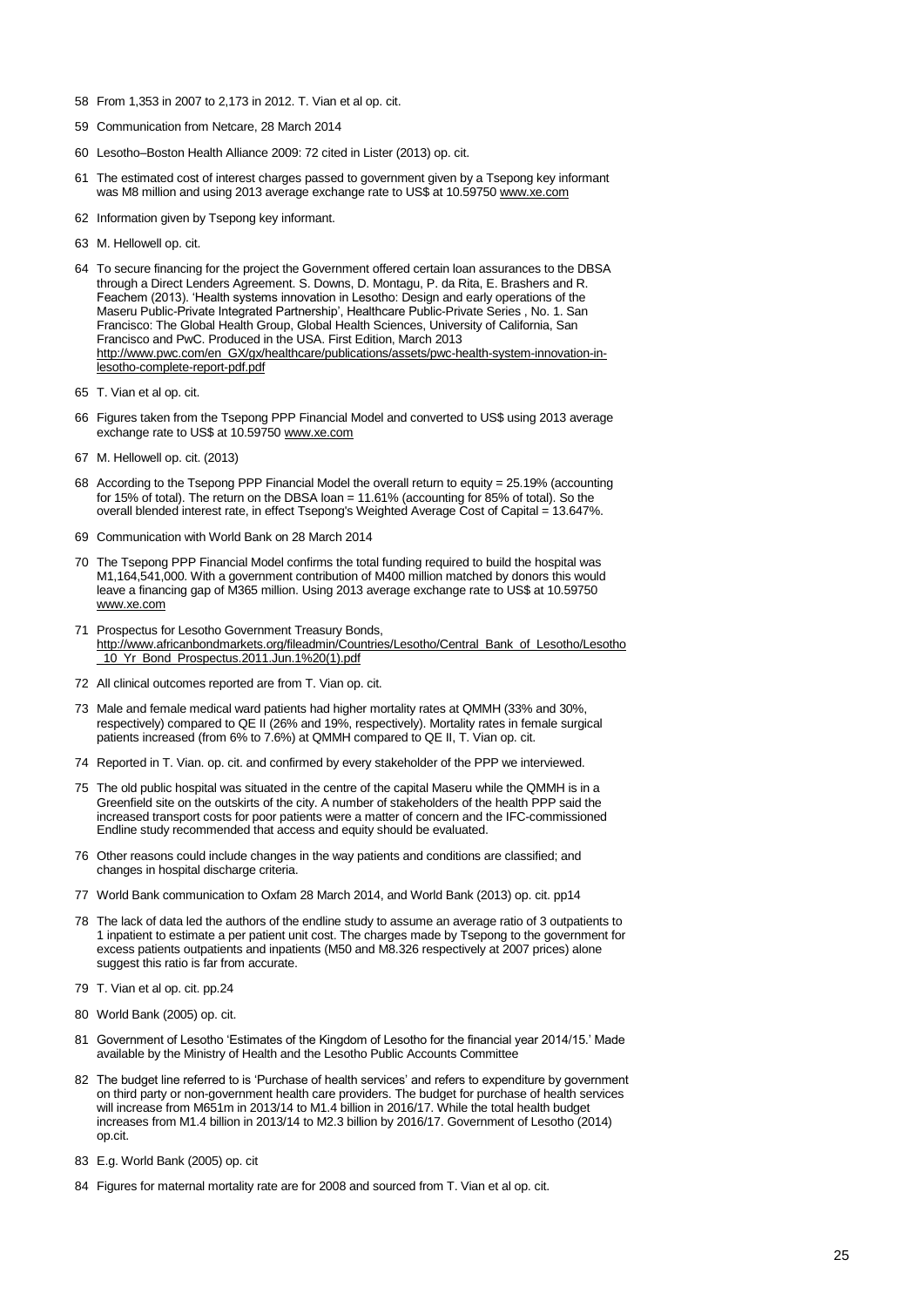- 85 Government of Lesotho and UNDP (2013) Millennium Development Goals Status Report 2013 Summary, Kingdom of Lesotho, [www.undp.org/content/dam/undp/library/MDG/english/MDG%20Country%20Reports/Lesotho/LES](http://www.undp.org/content/dam/undp/library/MDG/english/MDG%20Country%20Reports/Lesotho/LESOTHO%20MDGR%202013%20-%20FINAL.pdf) [OTHO%20MDGR%202013%20-%20FINAL.pdf](http://www.undp.org/content/dam/undp/library/MDG/english/MDG%20Country%20Reports/Lesotho/LESOTHO%20MDGR%202013%20-%20FINAL.pdf) last accessed 28 February 2014
- 86 Millennium Challenge Account Lesotho, 'Health centres'[, www.mca.org.ls/projects/hcentres.php](http://www.mca.org.ls/projects/hcentres.php)
- 87 Government of Lesotho and UNDP (2013) op. cit.
- 88 T, Matope. (2014) 'Mothers in Distress: Women in rural Butha-Buthe struggle to survive childbirth' Lesotho Times, February 27 to March 5
- 89 World Bank (2005) op. cit. and Ministry of Health and Social Welfare ‗Lesotho: Primary Health Care Revitalisation Action Plan 2011-2017' [http://www.nationalplanningcycles.org/sites/default/files/country\\_docs/Lesotho/lesotho\\_phc\\_action\\_](http://www.nationalplanningcycles.org/sites/default/files/country_docs/Lesotho/lesotho_phc_action_plan_2011_2017_draft_submitted_to_moh_3_2_5.pdf) [plan\\_2011\\_2017\\_draft\\_submitted\\_to\\_moh\\_3\\_2\\_5.pdf](http://www.nationalplanningcycles.org/sites/default/files/country_docs/Lesotho/lesotho_phc_action_plan_2011_2017_draft_submitted_to_moh_3_2_5.pdf)
- 90 World Bank (2010) op. cit.
- 91 In 2013/14, the Christian Health Association of Lesotho (CHAL) received M190million from the Government of Lesotho. 80% of CHAL's costs are paid for by government. Figures confirmed by CHAL's Executive Secretary and the Ministry of Health.
- 92 The total MoH budget for 'Compensation of Employees' was M241m in 2013/14, M284M in 2014/15, M272m in 2015/16 and M274m in 2016/17. Government of Lesotho, 2014 op.cit
- 93 The vaccine budget was M20m in 2013/14 falling to M19.8m in 2016/17. Government of Lesotho, 2014 op.cit
- 94 The budget line 'Purchase of Health Services' includes the PPP and other government expenditure on third party providers, primarily NGOs. The budget line is projected to rise from a budget of M651million in 2013/14 to M1.4 billion by 2016/17. Government of Lesotho 2014 op. cit.
- 95 T. Matope (2014) 'A mountain of challenges' Lesotho Times, February 20-26
- 96 'Beyond Stability Towards Economic Transformation That Works (Addressing Implementation)', Budget Speech to Parliament for the 2014/2015 Fiscal Year By Honourable Dr Leketekete Victor Ketso, M.P. Minister of Finance Maseru, Lesotho, 20 February 2014, [www.gov.ls/documents/speeches/2014-15%20Budget%20Speech\\_February%202014%20-](http://www.gov.ls/documents/speeches/2014-15%20Budget%20Speech_February%202014%20-%20Thursady%2020.pdf) [%20Thursady%2020.pdf](http://www.gov.ls/documents/speeches/2014-15%20Budget%20Speech_February%202014%20-%20Thursady%2020.pdf)
- 97 Key informant from civil society giving technical input on government health financing options
- 98 World Bank Group President Jim Yong Kim's Speech at World Health Assembly: Poverty, Health and the Human Future, Geneva, Switzerland, May 21, 2013 [http://www.worldbank.org/en/news/speech/2013/05/21/world-bank-group-president-jim-yong-kim](http://www.worldbank.org/en/news/speech/2013/05/21/world-bank-group-president-jim-yong-kim-speech-at-world-health-assembly)[speech-at-world-health-assembly](http://www.worldbank.org/en/news/speech/2013/05/21/world-bank-group-president-jim-yong-kim-speech-at-world-health-assembly)
- 99 S. Downs et al op. cit.
- 100 Focus group meeting with Tsepong shareholders held on 23 February 2014 with representatives from D10 Investments, Afri'nnai, Excel Health
- 101 Communication with Netcare, 28 March 2014
- 102 World Bank (2005) op. cit.
- 103 HM Treasury 2012 in Lister (2013) op. cit.
- 104 Lister (2013) op. cit. pp192
- 105 A. Pollock (2012) ‗How PFI is crippling the NHS', *The Guardian*, 29 June, [www.theguardian.com/commentisfree/2012/jun/29/pfi-crippling-nhs](http://www.theguardian.com/commentisfree/2012/jun/29/pfi-crippling-nhs)
- 106 Hellowell and Pollock 2009, op. cit.
- 107 The findings of reports from PricewaterhouseCoopers, the UK National Audit office, the UK House of Commons Treasury Committee and numerous peer-reviewed academic articles have all disputed the 'value for money' theory of PFI by highlighting 'excess' returns to private partners and costs to government well above what would have been incurred via public finance.
- 108 House of Commons Treasury Committee (2011) ‗Private Finance Initiative Seventeenth Report of Session 2010-12', Published August 2012 by authority of the House of Commons London: The Stationary Office Limited
- 109 J. Shaoul, A. Stafford and P. Stapleton (2008) 'The cost of using private finance to build, finance and operate hospitals', *Public Money & Management*, 28(2): 101–108.
- 110 Hellowell and Pollock 2009, op. cit.
- 111 Shaoul, Stafford and Stapleton 2008, op. cit.
- 112 O. Wright (2012) ‗At least 30 health trusts in a critical condition', *The Independent*, 26 June,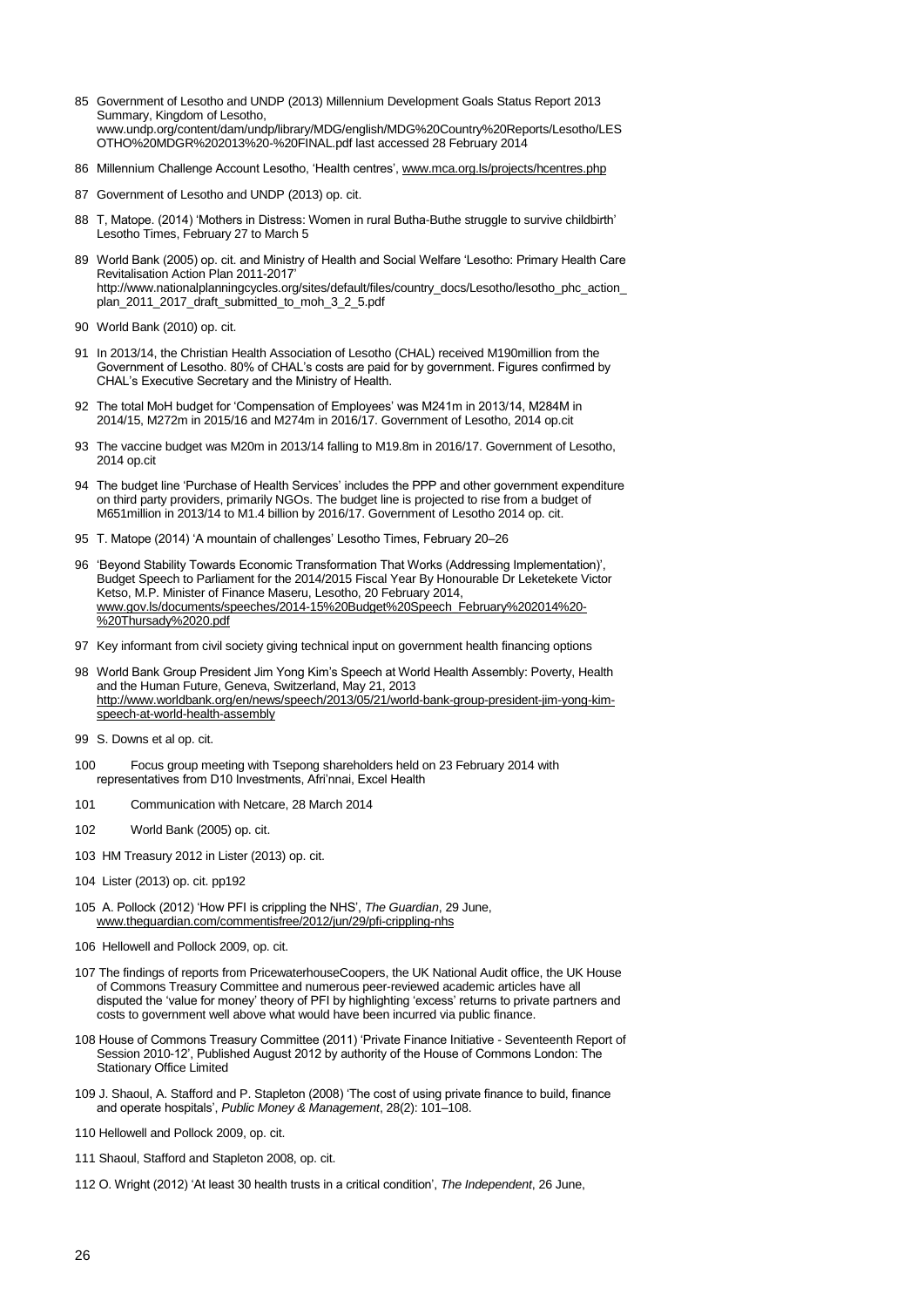[www.independent.co.uk/news/uk/home-news/at-least-30-health-trusts-in-a-critical-condition-](http://www.independent.co.uk/news/uk/home-news/at-least-30-health-trusts-in-a-critical-condition-7888134.html)[7888134.html](http://www.independent.co.uk/news/uk/home-news/at-least-30-health-trusts-in-a-critical-condition-7888134.html)

113 D. Campbell (2012) ‗Hospital trusts offered £1.5bn emergency fund to pay PFI bills', *The Guardian*, 3 February[, www.theguardian.com/society/2012/feb/03/hospital-trusts-emergency-fund-pfi](http://www.theguardian.com/society/2012/feb/03/hospital-trusts-emergency-fund-pfi)

114 Ibid.

- 115 BBC News website, 'South London Healthcare NHS Trust "should be broken up"', 8 January 2013, [www.bbc.co.uk/news/uk-england-london-20944705](http://www.bbc.co.uk/news/uk-england-london-20944705)
- 116 J. Tittenbrun in M. McKee et al op. cit.
- 117 M. McKee et al op. cit.
- 118 S. Duckett (2013) 'Public private hospital partnerships are risky business' The Conversation, 30 Jul[y https://theconversation.com/public-private-hospital-partnerships-are-risky-business-16421](https://theconversation.com/public-private-hospital-partnerships-are-risky-business-16421) last accessed 1 April 2014
- 119 S. Duckett and T. Jackson (2000) cited in McKee et al op. cit.
- 120 P. Vaillancourt Rosenau and S. Linder (2003) cited in McKee et al op. cit.
- 121 PricewaterhouseCoopers (2010) 'Build and beyond: the revolution of health care PPPs' [www.pcw.com/us.en/health-industries/publications/build-and-beyond.jhtml](http://www.pcw.com/us.en/health-industries/publications/build-and-beyond.jhtml) cited in Lister (2013) op. cit.
- 122 M. Bes (2009) 'Spanish health district tests a new public-private mix', Bulletin of the World Health Organization, 87(12)[, www.who.int/bulletin/volumes/87/12/09-031209/en/](http://www.who.int/bulletin/volumes/87/12/09-031209/en/)
- 123 B. Acerete, A. Stafford and P. Stapleton (2011) ‗Spanish healthcare public private partnerships: The "Alzira model". Critical Perspectives on Accounting, 22(6), 533-49. and Bes 2009 cited and summarized in Lister (2013) op. cit. pp196
- 124 Bes 2009, op. cit.
- 125 Acerete et al 2011, op. cit.
- 126 The South Australian Auditor General explains that PPPs pose democratic risks because the contracts ‗can extend for periods in excess of the life of a particular Parliament and, on the basis of historical experience, the Government of the day'. Former Commonwealth Auditor General, Pat Barrett, has also raised the issue of accountability in public-private partnerships, suggesting that, Commercialisation and privatisation can strain the thread of accountability between executive government and the elected representatives of the people in parliament. <https://theconversation.com/public-private-hospital-partnerships-are-risky-business-16421>
- 127 J. Lister (2013) op. cit.
- 128 PWC 2010, PWC 2012, PWC Australia 2012 cited in J. Lister (2013) op. cit.
- 129 Oxfam International (2013) 'Universal Health Coverage: Why health insurance schemes are leaving the poor behind' [http://policy-practice.oxfam.org.uk/publications/universal-health-coverage](http://policy-practice.oxfam.org.uk/publications/universal-health-coverage-why-health-insurance-schemes-are-leaving-the-poor-beh-302973)[why-health-insurance-schemes-are-leaving-the-poor-beh-302973](http://policy-practice.oxfam.org.uk/publications/universal-health-coverage-why-health-insurance-schemes-are-leaving-the-poor-beh-302973)
- 130 Oxfam International (2009) 'Blind Optimism: Challenging the myths about private health care in poor countries[' http://policy-practice.oxfam.org.uk/publications/blind-optimism-challenging-the](http://policy-practice.oxfam.org.uk/publications/blind-optimism-challenging-the-myths-about-private-health-care-in-poor-countries-114093)[myths-about-private-health-care-in-poor-countries-114093](http://policy-practice.oxfam.org.uk/publications/blind-optimism-challenging-the-myths-about-private-health-care-in-poor-countries-114093)